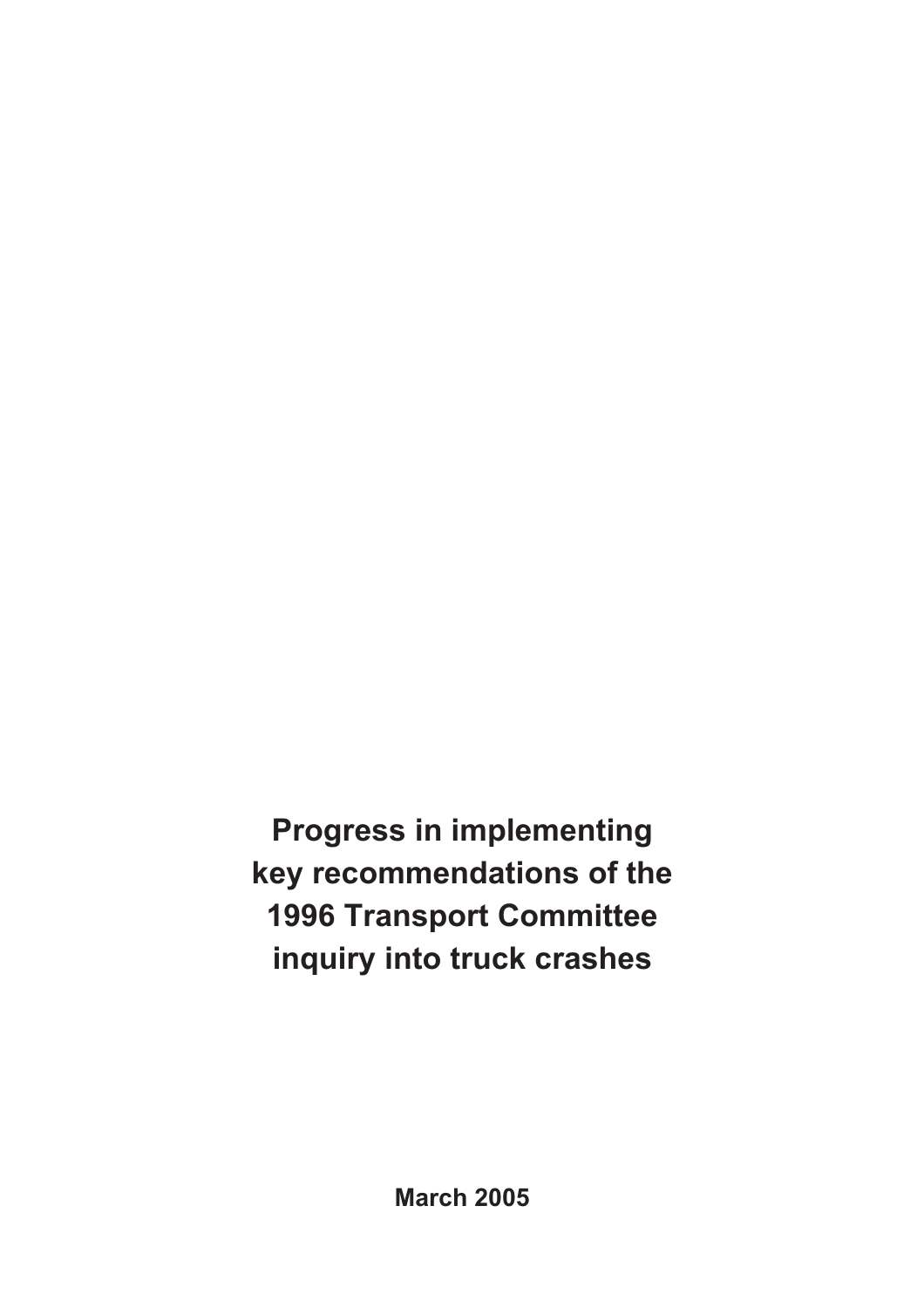*This is the report of an audit we carried out under section 16 of the Public Audit Act 2001.* 

**ISBN 0-478-18129-9**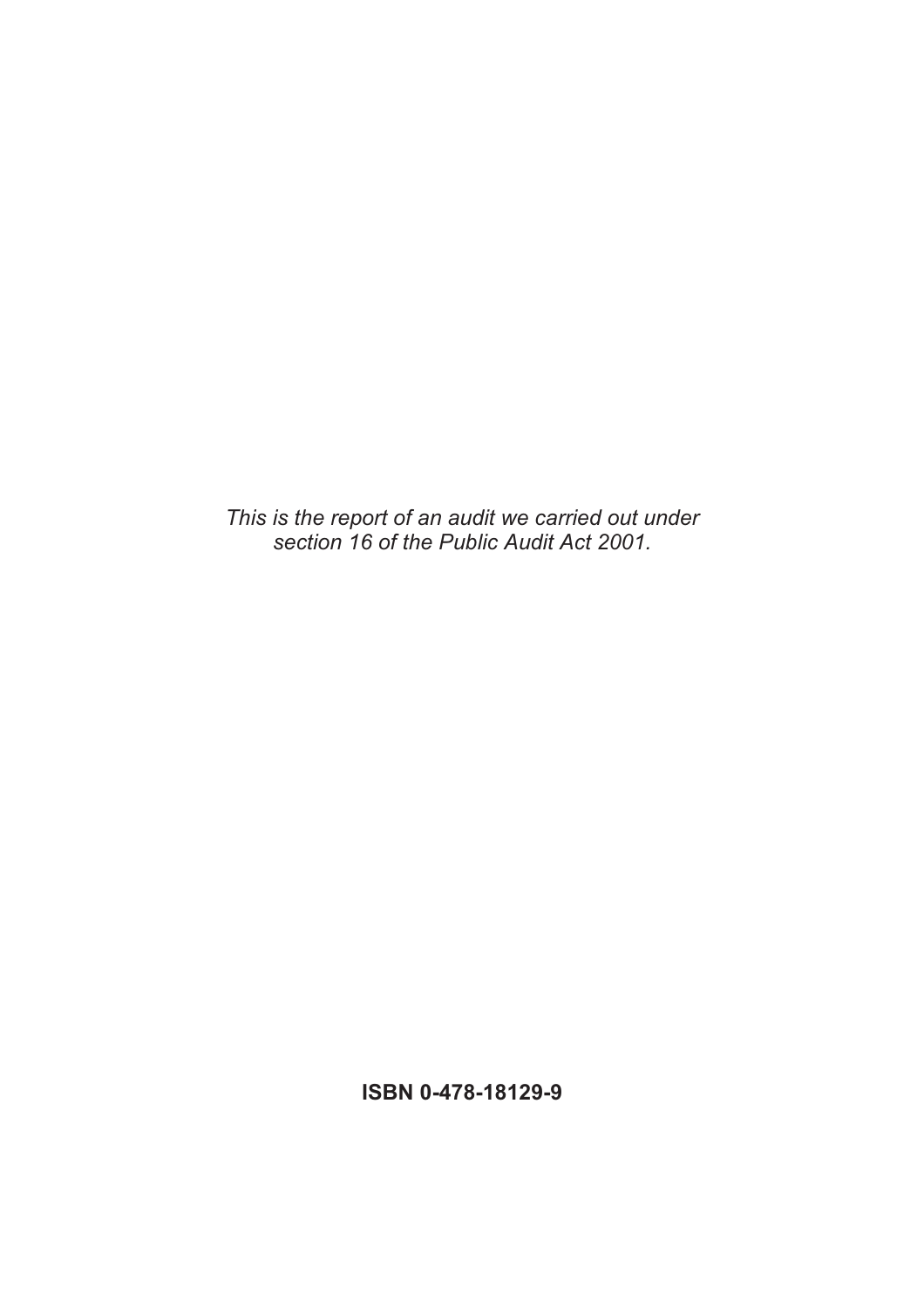# **Foreword**

All New Zealanders should be concerned about truck safety. Truck crashes currently account for about 20% of all road deaths and 7.5% of all road injuries. Truck drivers are not at fault in two-thirds of these crashes, but their impact can be more severe than other types of crashes, so it is important that trucks operate within acceptable speed limits and in a safe condition.

In 1996, as a result of public and industry concern, Parliament's Transport Committee investigated the causes of fatal truck crashes in this country, and made 67 recommendations on ways to improve truck safety. Seven of those recommendations, it said, did not require any extra resources or legislative changes and should be implemented immediately.

This report assesses how quickly and effectively the 3 Government agencies responsible – the Police, the Ministry of Transport, and the Department of Labour – implemented those 7 recommendations. Although solid progress has now been made, I am disappointed by the long delay in implementing 2 of those recommendations.

Truck safety, however, is improving, and the rate of fatal truck crashes is falling, mainly because of the combined efforts of the Police, the Land Transport Safety Authority, the Ministry of Transport, and the trucking industry. But there is no room for complacency – the number of trucks on our roads is increasing, as well as total kilometres travelled, and the standard of truck brakes throughout the country is poor. Truck safety will continue to demand close attention.

I wish to thank the staff of all the agencies involved for their co-operation and assistance during our audit.

K B Brady Controller and Auditor-General

7 March 2005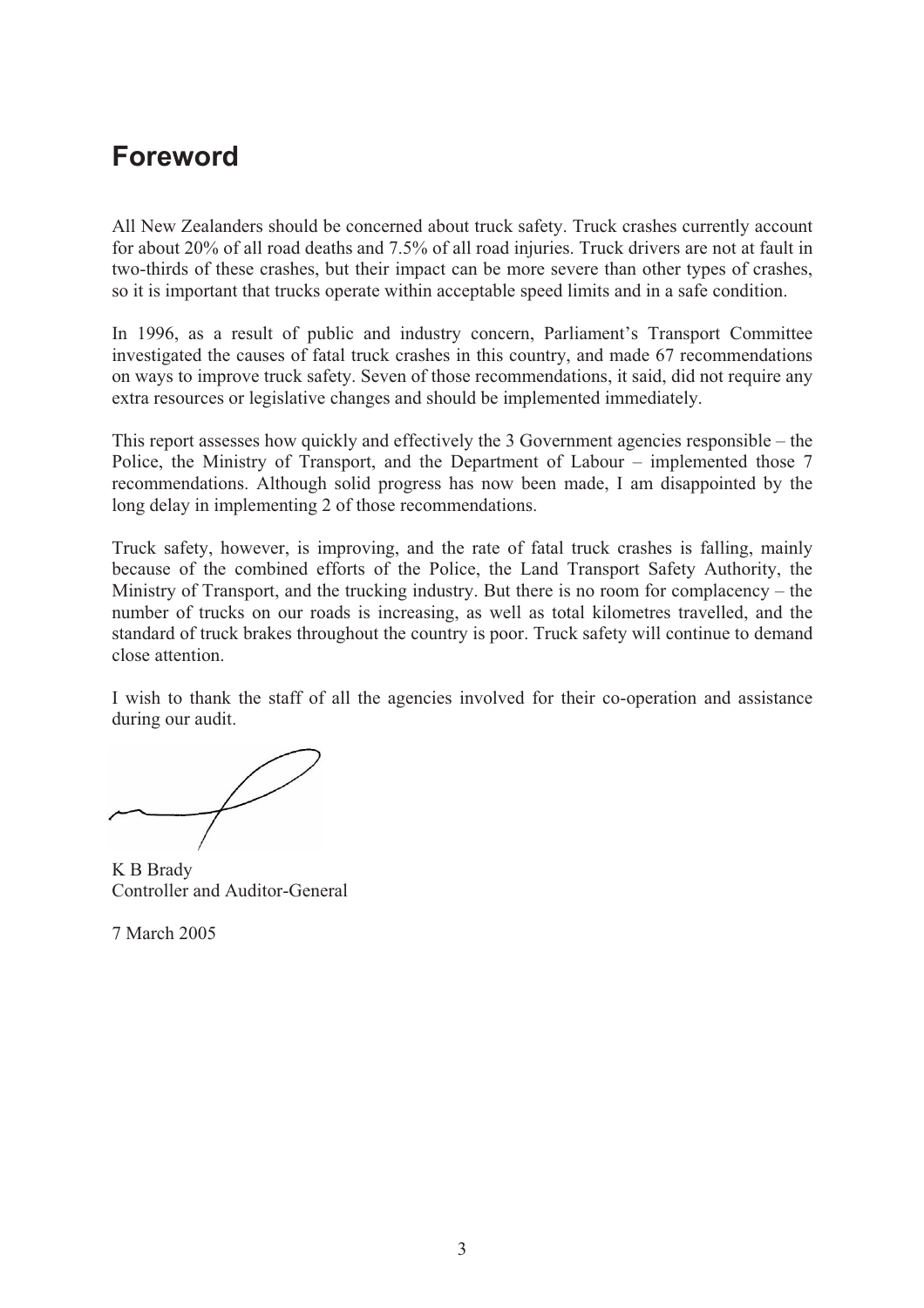# **Contents**

### Page

|                | Recommendations 4 and 5: Operation of the Commercial Vehicle Investigation Unit 20 |  |
|----------------|------------------------------------------------------------------------------------|--|
|                |                                                                                    |  |
|                |                                                                                    |  |
|                |                                                                                    |  |
|                | Recommendation 7: Applying the Health and Safety in Employment Act23               |  |
|                |                                                                                    |  |
|                |                                                                                    |  |
|                |                                                                                    |  |
|                |                                                                                    |  |
|                |                                                                                    |  |
|                |                                                                                    |  |
|                |                                                                                    |  |
|                |                                                                                    |  |
|                |                                                                                    |  |
|                |                                                                                    |  |
|                |                                                                                    |  |
|                |                                                                                    |  |
| <b>Figures</b> |                                                                                    |  |
| $\mathbf{1}$   |                                                                                    |  |
| $\overline{2}$ |                                                                                    |  |
| $\overline{3}$ | Speeding offence notices issued for heavy motor vehicles 1994-95 12                |  |
| $\overline{4}$ |                                                                                    |  |
| 5              |                                                                                    |  |
| 6              | Heavy motor vehicles exceeding the speed limit by 10km/h or more 1995-200414       |  |
| $\overline{7}$ |                                                                                    |  |
| 8              |                                                                                    |  |
| 9              |                                                                                    |  |
| 10             |                                                                                    |  |
| 11             |                                                                                    |  |
| 12             |                                                                                    |  |
|                |                                                                                    |  |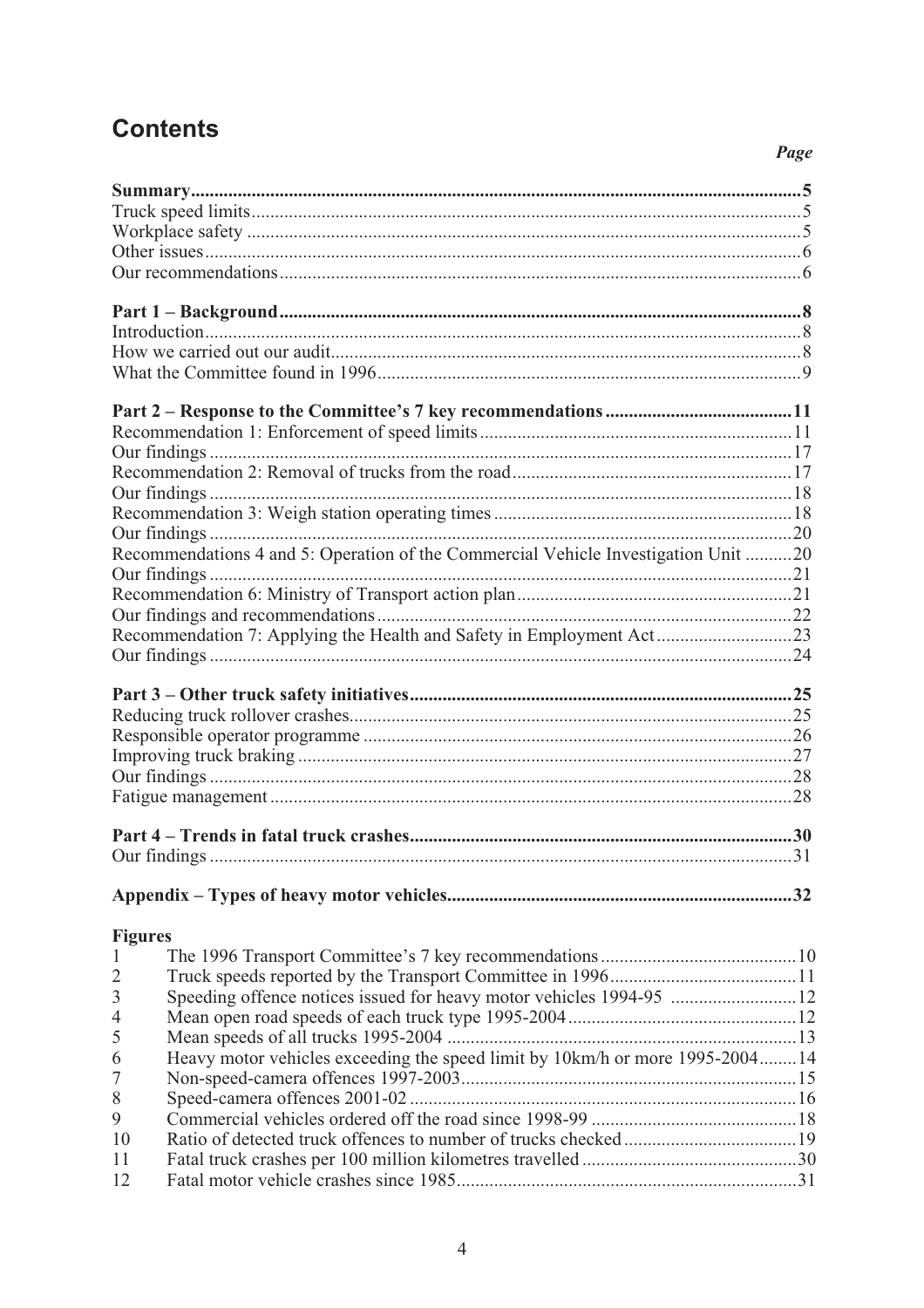# **Summary**

In 1996, Parliament's Transport Committee (the Committee) conducted an inquiry into the causes of fatal truck crashes on New Zealand roads. We assisted with the Committee's 1996 report, and later indicated our intention to undertake a follow-up audit of progress in implementing the Committee's recommendations.

The Committee's report made 67 recommendations to improve truck safety, and said that 7 should be implemented immediately. Five of the 7 recommendations were the responsibility of the Police, and one each the responsibility of the Ministry of Transport (the Ministry), and the Department of Labour.

Our follow-up audit found that 5 of the 7 recommendations were implemented in a timely manner and 2 were not, although substantial progress has now been made. Those 2 recommendations were that:

- the Police should take immediate action to reduce truck speeds to their legal limits; and
- the Health and Safety in Employment Act 1992 should be applied immediately to the trucking industry.

### **Truck speed limits**

In 1996, the Committee concluded that truck speed limits had not been enforced effectively. It said that truck speeds must be reduced to their legal limits, and recommended that the Police give priority to enforcing them. In our view, the Police did not give the matter the priority recommended by the Committee. Very few speeding offence notices were issued, and truck speeds did not begin to fall until the Highway Patrol Unit was formed 4 years after the Committee's report was released.

Before May 2004, different types of trucks had different speed limits, and this complicated enforcement. Truck speeds were standardised in May 2004, and this has simplified enforcement, although it is too early to assess the results of the change. In recent times, the Police have been more active in enforcing truck speeds, and mean truck speeds are now below the legal speed limit.

### **Workplace safety**

The Committee also concluded that the Health and Safety in Employment Act 1992 (the Act) could be more effectively enforced in the trucking industry if police were appointed as inspectors under the Act. The Committee described examples of employees working on the rear decks of moving trucks, and delivery schedules that required drivers to travel at excessive speeds and work excessive hours. It considered these to be harmful employment practices that came within the ambit of the Act.

The Department of Labour told us that concerns about accountability delayed any action until November 2003, when it finally agreed that police could be appointed safety inspectors under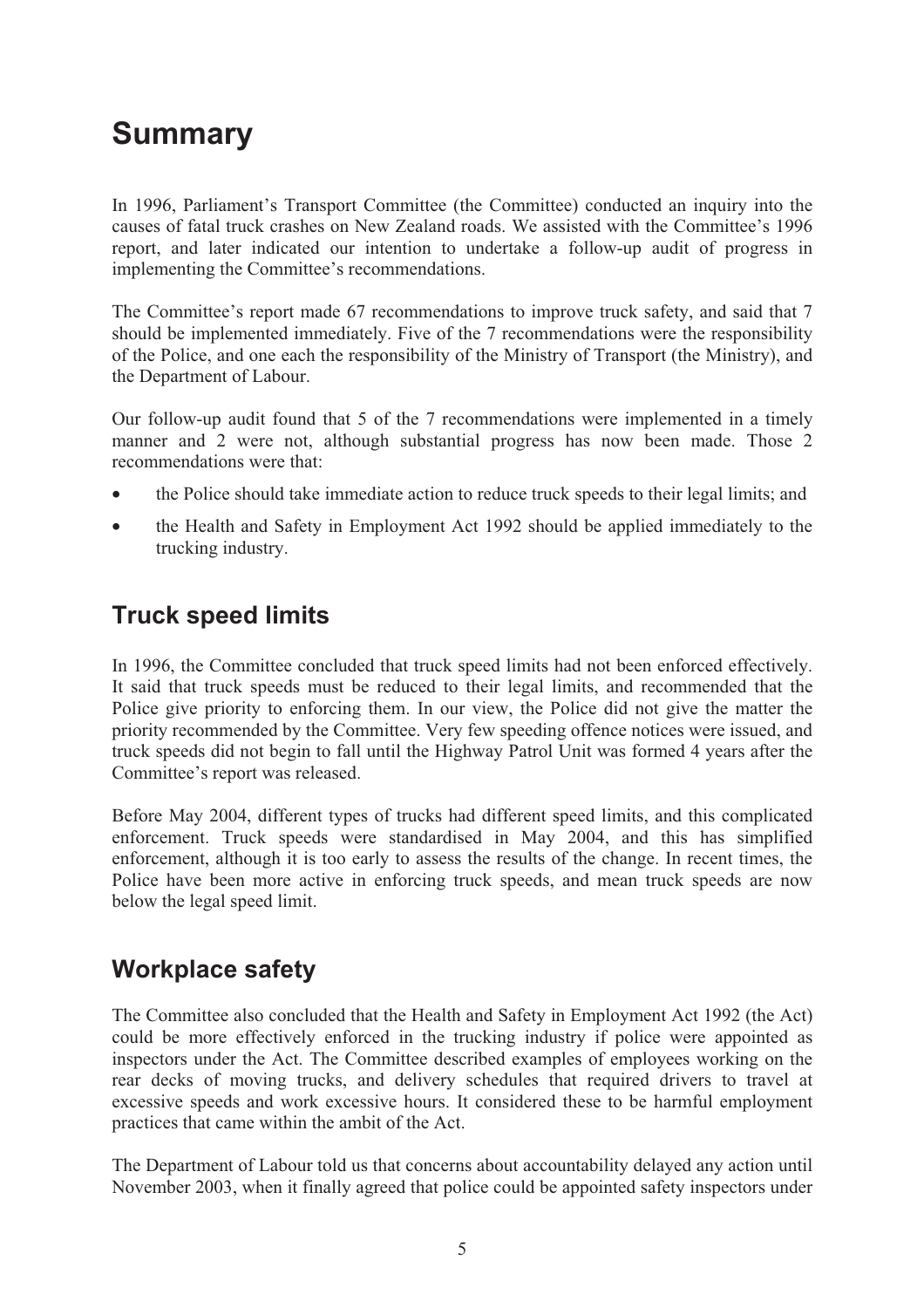the Act. Eighty police staff are now qualified to be appointed inspectors, and 71 have received their warrants. This means that police can now take the enforcement action recommended by the Committee.

### **Other issues**

Our audit also followed up on the action taken on some of the Committee's other recommendations, and we report on those. We were disappointed at how slowly some of those recommendations were acted upon.

The encouraging news is that the number of fatal truck crashes is declining. In our view, this can be attributed to the range of safety initiatives taken by government agencies and the trucking industry. However, truck travel is increasing, and continued attention will need to be paid to truck safety.

One area still causing concern is heavy vehicle brakes. In April 2003, a Land Transport Safety Authority  $(LTSA)^{1}$  survey of heavy vehicle brakes found that 65% of heavy vehicles failed the minimum brake performance requirements. We believe that significant enforcement action is now required to improve heavy vehicle brakes.

### **Our recommendations**

After the Committee's 1996 report, the Ministry provided the Committee with updates in 1997, 2000 and 2001 on progress in implementing its recommendations. These updates stopped in September 2001.

We have 2 recommendations from our follow-up audit:

- 1. We recommend that the Transport and Industrial Relations Committee ask the Ministry of Transport to resume its regular progress reports, and that the reports cover:
	- trends in fatal truck crashes;
	- trends in mean speeds of all truck types, by police district;
	- police enforcement data on truck speeds, by police district;
	- progress in applying the Health and Safety in Employment Act to transport operations;
	- trends in the number of truck rollover crashes;
	- progress with the operator safety rating system (OSRS); and
	- the results of truck brake enforcement and testing.

<sup>1</sup>

Now Land Transport New Zealand, since the merger of LTSA and Transfund New Zealand on 1 December 2004.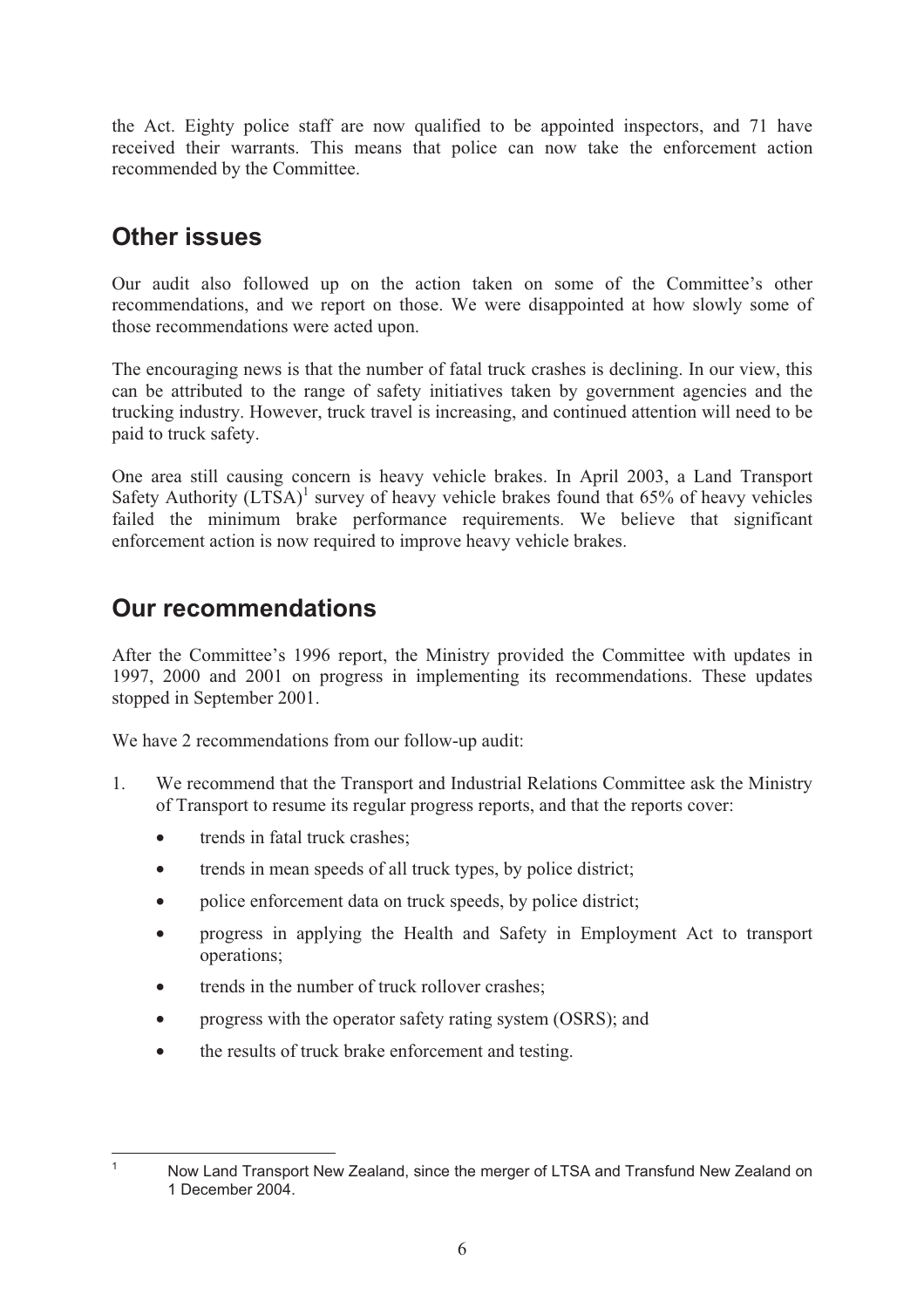2. For completeness, we recommend that the Transport and Industrial Relations Committee ask the Ministry of Transport to report on the action taken to implement the other 60 recommendations from the 1996 Transport Committee report.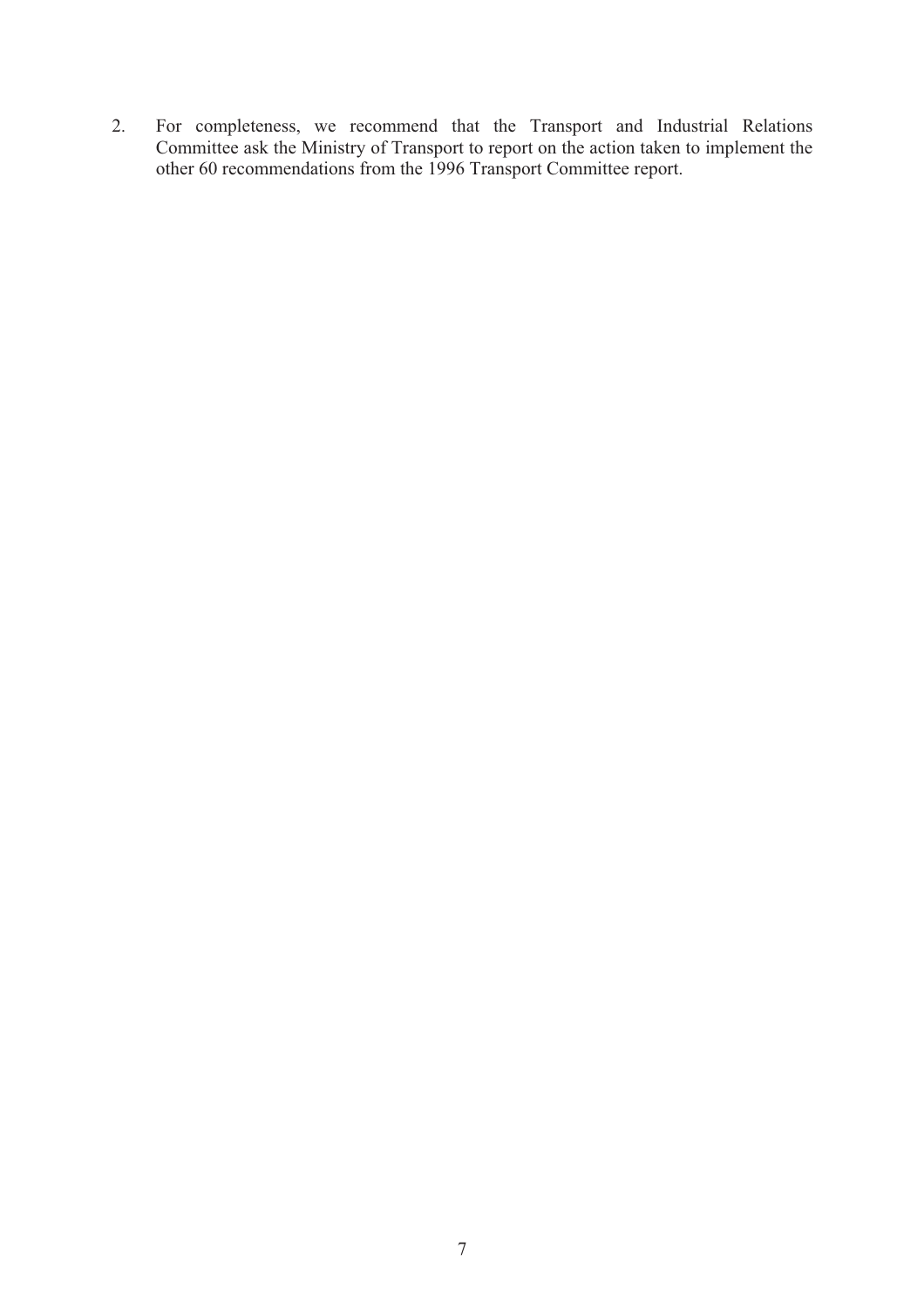# **Part 1 – Background**

## **Introduction**

- 1.1 In 1996, Parliament's Transport Committee (the Committee) conducted an inquiry into the causes of fatal truck crashes on New Zealand roads. The Committee's inquiry resulted from public and industry concern at the growing number of fatal truck crashes on New Zealand roads at a time when deaths from car accidents were declining significantly. In 1995, 118 people died in 105 fatal crashes involving at least one truck. As a percentage of all road fatalities, truck crash deaths were then at their highest level for 25 years.
- 1.2 We assisted with the Committee's 1996 report,<sup>1</sup> and in our *Annual Plan 2003-04*<sup>2</sup> we signalled our intention to undertake a follow-up audit of progress in implementing the Committee's recommendations.
- 1.3 Our follow-up audit looked at:
	- the extent to which Government agencies have implemented the 7 recommendations in the 1996 report aimed at improving truck safety, which the Transport Committee believed could be quickly implemented;
	- the action taken on other truck safety initiatives; and
	- whether the number of fatal truck crashes has fallen since 1996.
- 1.4 When we refer in this report to a truck, we mean a heavy motor vehicle with an unladen weight of more that 3.5 tonnes. There are currently more than 85,000 trucks on New Zealand's roads.

### **How we carried out our audit**

- 1.5 Our audit involved:
	- seeking the comments of relevant Government agencies on the action taken since 1996 to implement the Committee's recommendations; and
	- obtaining accident trend and enforcement statistics from the LTSA and the Police: and
	- analysing the information obtained to show the extent to which the Committee's recommendations had been implemented and truck crash statistics improved.

<sup>1</sup> *Report of the Transport Committee on the Inquiry Into Truck Crashes*, parliamentary paper  $\frac{1}{2}$  1. 13B.

B.28AP(03), page 56.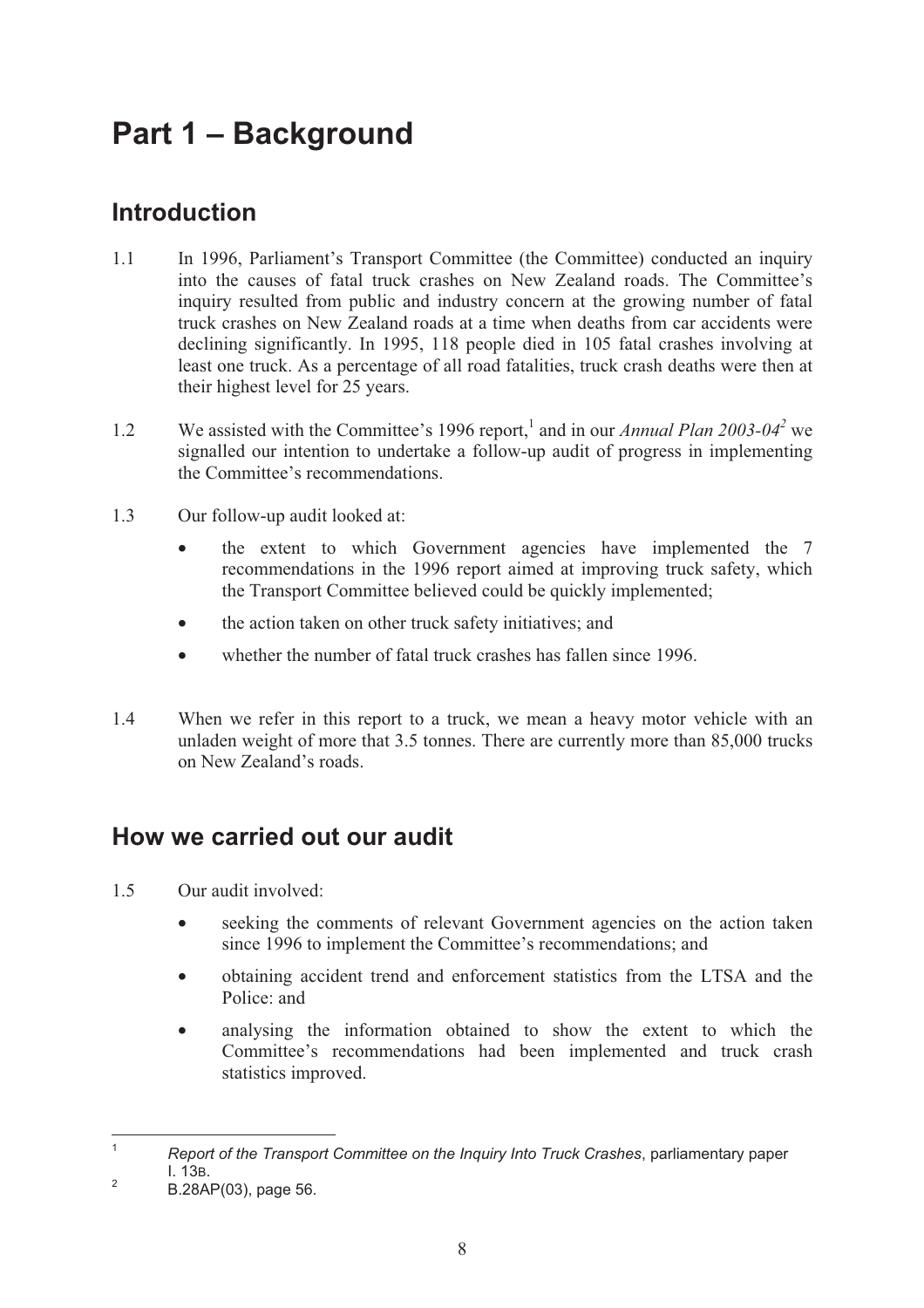### **What the Committee found in 1996**

- 1.6 The Committee identified a number of underlying causes for the high number of truck crashes, including:
	- 1. A widespread level of offending by truck drivers and trucking companies. A survey of 300 trucks stopped at random and checked for faults showed that an estimated 30% were being operated unsafely. High among the safety risks were:
		- inadequate brakes;
		- steering faults;
		- worn tyres; and
		- driver fatigue.
	- 2. The poor attitude to road safety of some trucking companies. Bad practices included:
		- signing up owner-drivers to contracts that effectively required them to set work schedules that encouraged driving at excessive speeds; and
		- requiring drivers to work excessive hours.
	- 3. Inadequate enforcement of laws designed to ensure greater safety on the roads; in particular:
		- lack of police enforcement of truck speed limits;
		- lack of specialist police to effectively enforce laws to prevent overloading and ensure mechanical safety; and
		- lack of enforcement within the trucking industry of legal provisions designed to improve workplace safety.
- 1.7 The Committee made 67 recommendations on ways to improve the safety of trucking operations, naming 7 to be implemented immediately. These recommendations are listed in Figure 1 on the next page. The Committee asked the Ministry of Transport to co-ordinate action on the recommendations. The Ministry reported 3 times to the Committee, and relevant extracts from the 3 reports have been included in our report.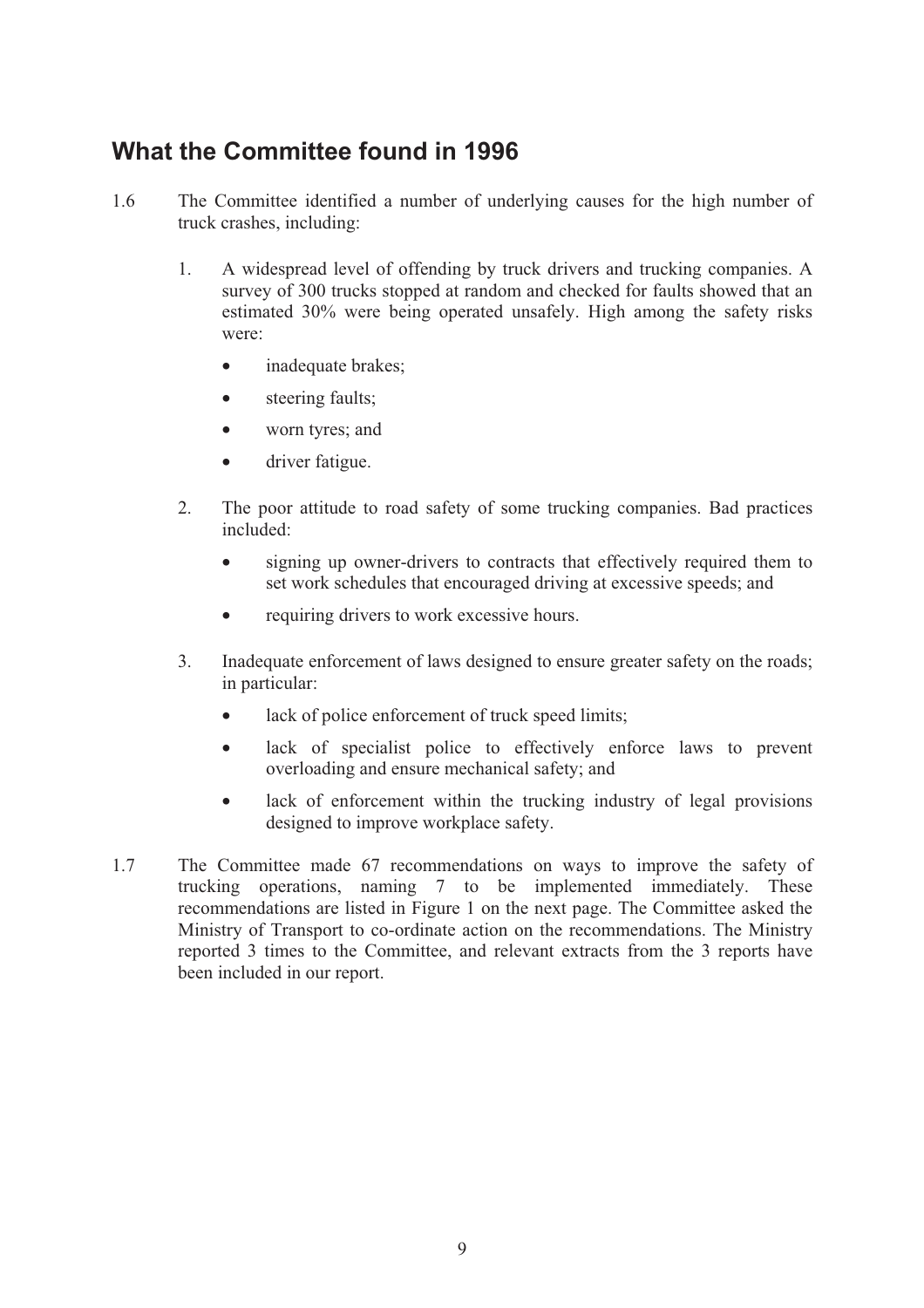#### **Recommendation 1**

*Truck speeds must be reduced to their legal limits.* We have found that, currently, there is effectively no enforcement of the truck speed limits. The Police must give priority to enforcing truck speeds. The Police have taken delivery of new laser speed guns and, as part of the Police Speed Control Project, need to direct more of these resources into enforcing truck speeds.

#### **Recommendation 2**

*The Police should place less emphasis on issuing offence notices and instead should make more use of their existing powers to order the removal of trucks from the road that are a risk to safety of other road users.* The Commissioner of Police should issue a directive to staff reminding them of the need to take such action.

#### **Recommendation 3**

*The roadside weigh stations operated by the Police to check trucks should on occasion be operated for 24-hour periods rather than the current average of 6 to 7 hours.* The current opening times of weigh stations mean that not all trucks can be checked.

#### **Recommendation 4**

*The Commercial Vehicle Investigation Unit (CVIU) should be allocated a substantial proportion of the truck enforcement hours that have been allocated to the other Police staff, but which are not being used on a routine basis.* This unused resource, if allocated to the CVIU, currently equates to 4.7 extra staff for the first eight months of the year. This is the equivalent of seven extra staff per annum, who could be used to provide additional enforcement in particular problem areas, such as the Auckland motorway system.

#### **Recommendation 5**

*The Commercial Vehicle Investigation Unit should operate on the basis of being one national unit to enhance co-ordination of staff and improve enforcement.* 

#### **Recommendation 6**

*The Ministry of Transport should oversee our recommendations and develop an action plan for considering and implementing the recommendations. There should be a review at the end of six months on what short-term recommendations have been implemented and on the action plan for the other recommendations.* 

#### **Recommendation 7**

*The Health and Safety in Employment Act 1992 should be applied immediately to truck operations by the Occupational Safety and Health Service, in conjunction with the Police, especially for serious offending where the full force of the Act is justifiable.*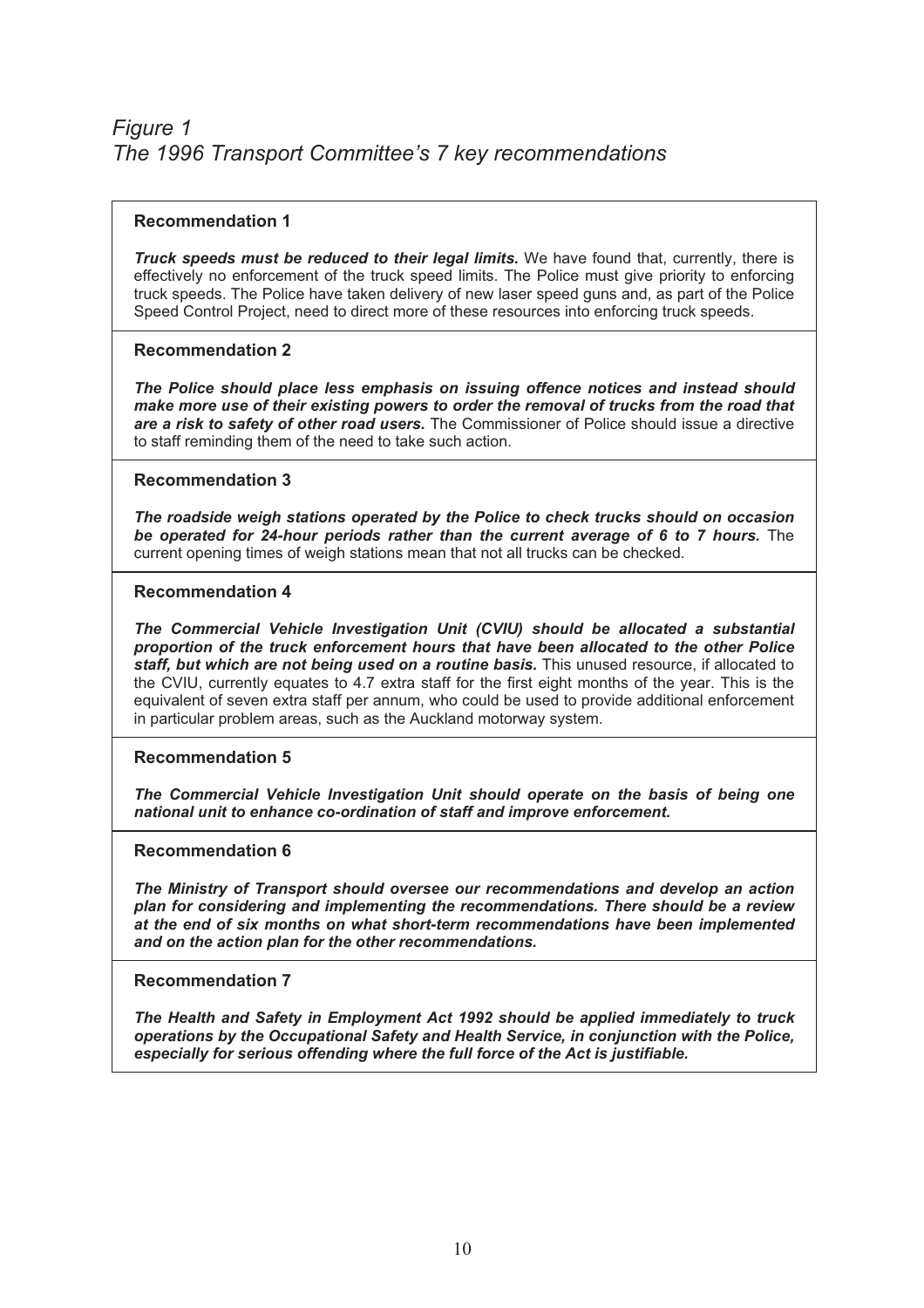# **Part 2 – Response to the Committee's 7 key recommendations**

### **Recommendation 1: Enforcement of speed limits**

*Truck speeds must be reduced to their legal limits.* We have found that, currently, there is effectively no enforcement of the truck speed limits. The Police must give priority to enforcing truck speeds. The Police have taken delivery of new laser speed guns and, as part of the Police Speed Control Project, need to direct more of these resources into enforcing truck speeds.

- 2.1 The Committee found that trucks were regularly exceeding the speed limits, and that the Police were doing very little to enforce those limits. Its conclusions were based on data supplied by the LTSA and the Police.
- 2.2 The data in Figure 2 below is taken from the 1996 Transport Committee report, and shows that most trucks and truck combinations were exceeding legal speed limits. Truck-trailer units, which had a speed limit of 80km/h, had a mean speed of 92.7km/h, and 66% of such vehicles were exceeding the speed limit by more than 10km/h.

### *Figure 2 Truck speeds reported by the Transport Committee in 1996\**

| Truck type**    | Speed limit (km/h) | <b>Mean speed</b><br>(km/h) | <b>Percentage exceeding speed</b><br>limit by 10km/h or more |
|-----------------|--------------------|-----------------------------|--------------------------------------------------------------|
| Truck-trailers  | 80                 | 92.7                        | 66                                                           |
| <b>Trucks</b>   | 90                 | 91.4                        | 16                                                           |
| Semi-trailers   | 90                 | 94.5                        | 25                                                           |
| <b>B-trains</b> | 90                 | 97.0                        | 29                                                           |
| A-trains        | 80                 | 92.1                        | 58                                                           |

Data was collected in 1994.

Truck types are illustrated in the Appendix on pages 32-33.

2.3 In 1994-95, the Police issued a total of 64,395 non-speed-camera speeding offence notices for all motor vehicles. Figure 3 on the next page shows that, of these, only 417 (or 0.65%) were issued for speeding trucks. The Committee concluded from this data that the Police were not enforcing speed limits on trucks.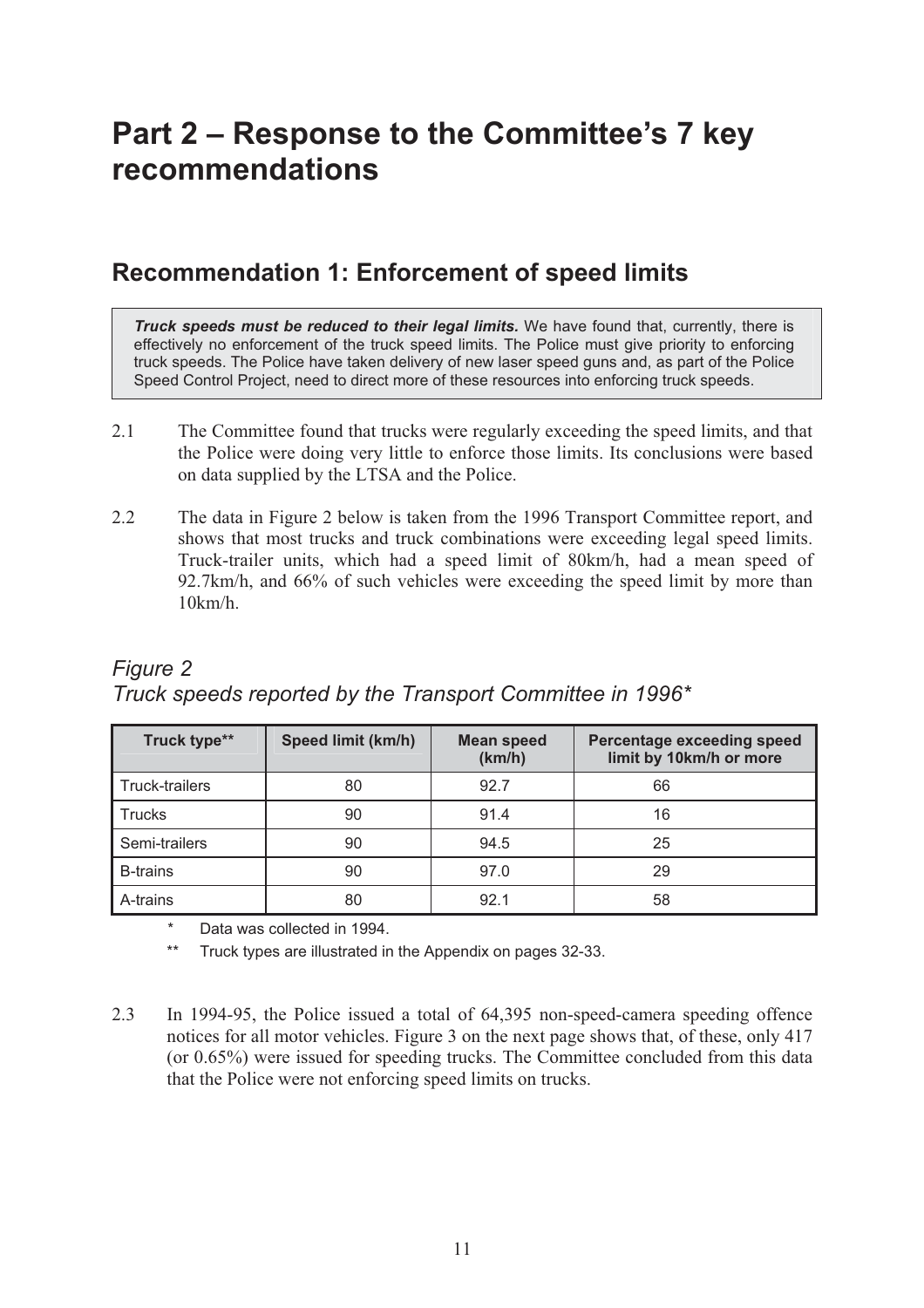### *Figure 3 Speeding offence notices issued for heavy motor vehicles 1994-95*

| Offence for which speeding offence notices issued           | <b>Number</b><br><b>issued</b> | <b>Percentage of all</b><br>speeding offence<br>notices issued |
|-------------------------------------------------------------|--------------------------------|----------------------------------------------------------------|
| Heavy motor vehicle towing a trailer, exceeding 80km/h      | 208                            | 0.32                                                           |
| Articulated heavy motor vehicle exceeding 90km/h            | 73                             | 0.11                                                           |
| Heavy motor vehicle (not towing a trailer) exceeding 90km/h | 136                            | 0.22                                                           |
| <b>Total</b>                                                | 417                            | 0.65                                                           |

- 2.4 Figure 4 below shows the mean open road speed for all truck types from 1995 to 2004, and demonstrates that speeds did not start to fall to any extent until 2000.
- 2.5 In the case of truck-trailer units (which had a speed limit of 80km/h until 3 May 2004), the mean speed fell from 90.7km/h in 2000 to 88.6km/h in 2004.

*Figure 4 Mean open road speeds of each truck type 1995-2004* 



Mean speeds for A-trains are excluded because of small sample size.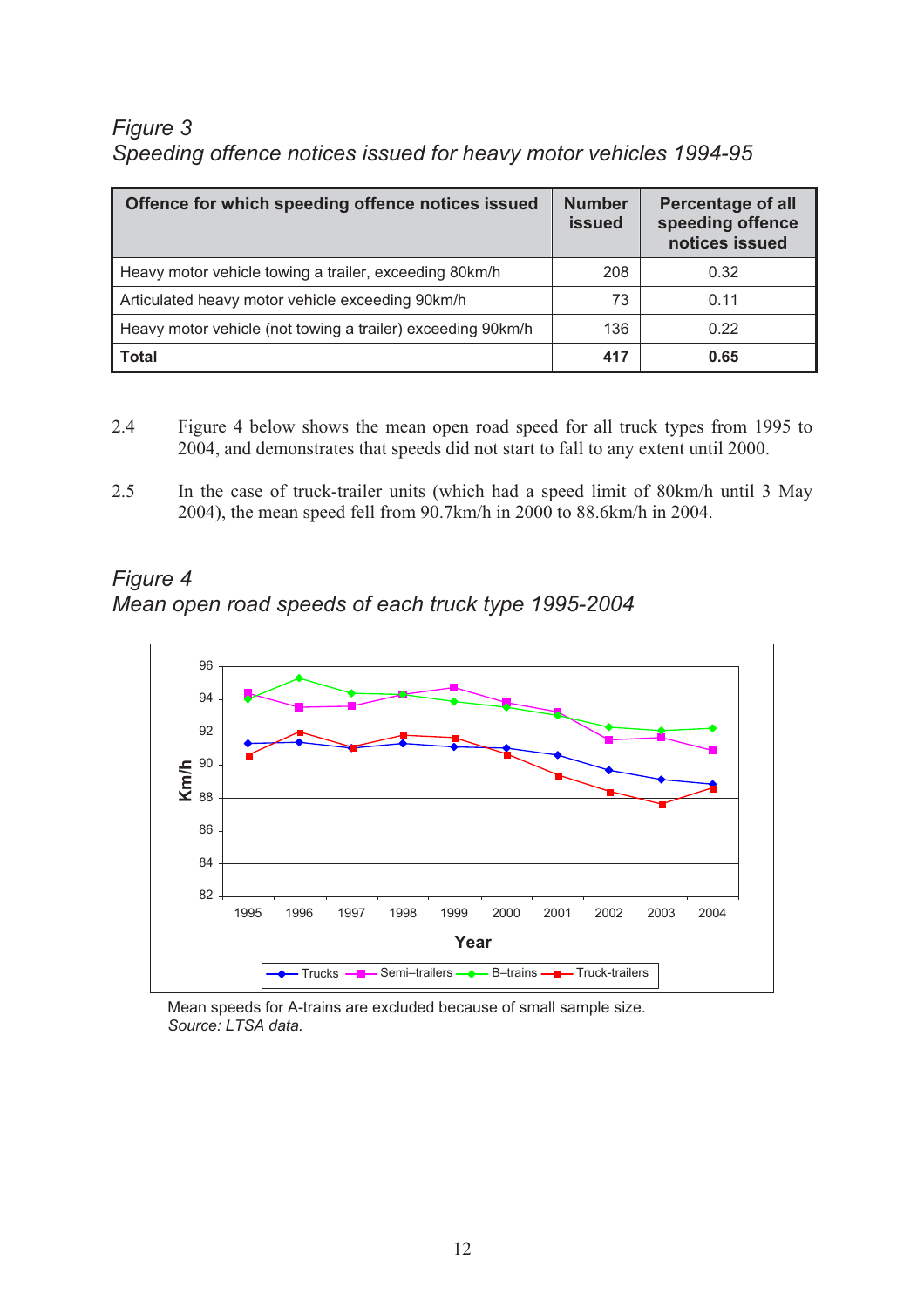2.6 Figure 5 below shows again that mean speeds did not fall to any extent until 2000. There was no significant change from 2003 to 2004 (89.2km/h in 2004).



*Figure 5 Mean speeds of all trucks 1995-2004* 

2.7 The Committee's report also covered the percentage of trucks that had exceeded the speed limit by 10km/h or more. Figure 6 on the next page updates this information, and shows that the percentage of truck-trailers exceeding the speed limit by 10km/h declined sharply from 2000.<sup>3</sup>

### *The Police response*

- 2.8 The Committee recommended that the Police give priority to enforcing truck speed limits. The Committee noted: "The Police have taken delivery of new laser speed guns and, as part of the Police Speed Control Project, need to direct more of these resources into enforcing truck speeds."
- 2.9 To see whether the Police gave priority to this recommendation, we looked at the number of speeding offence notices issued for heavy motor vehicles since the Committee's report, the results of a police initiative to detect speeding trucks with mobile speed cameras, and the formation of the Highway Patrol Unit.

3

*Source: OAG analysis of LTSA data* 

The speed value for truck-trailers for 2004 is not included, as the speed limit for these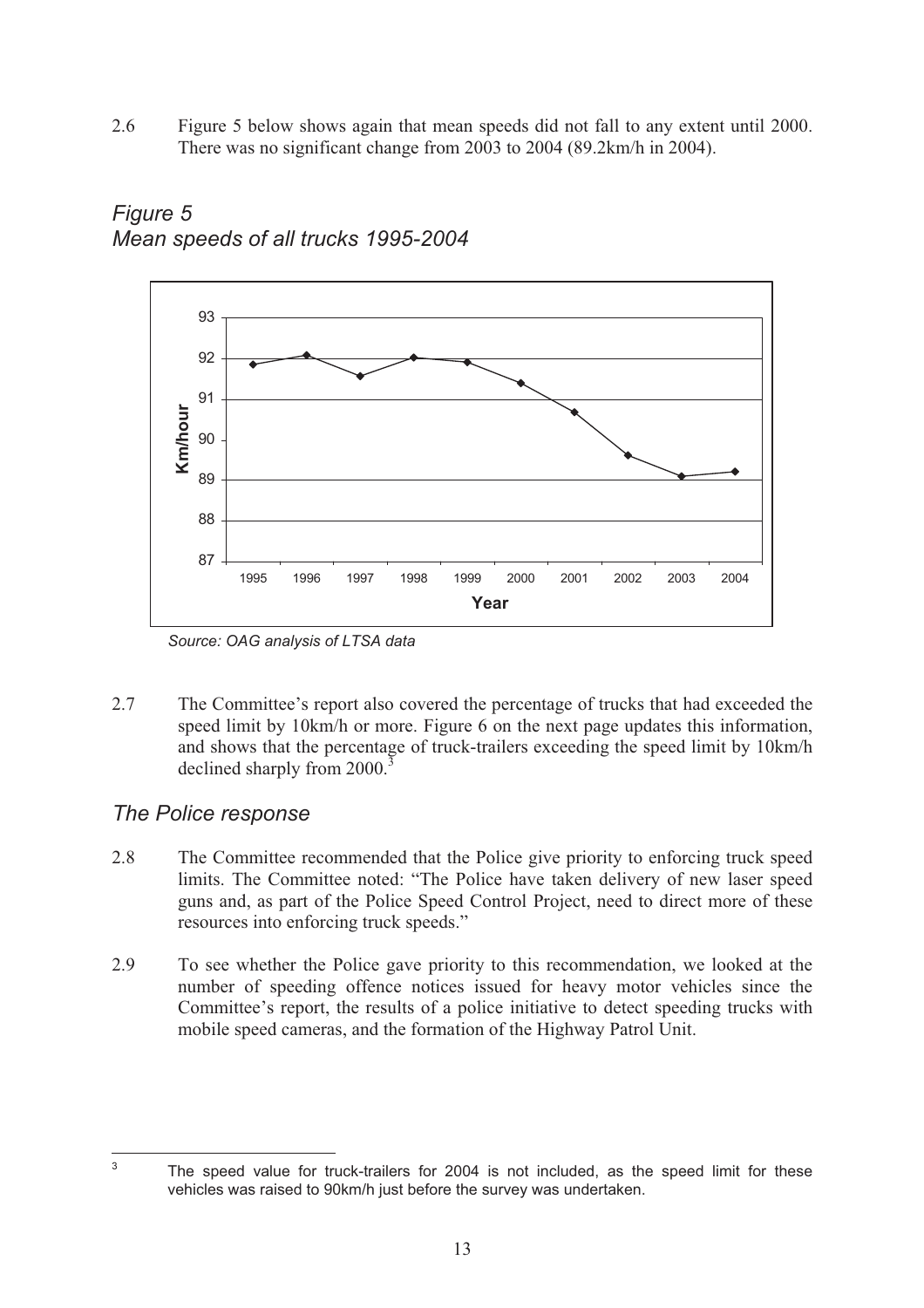*Figure 6 Heavy motor vehicles exceeding speed limit by 10km/h or more 1995-2004*



*Source: LTSA data* 

2.10 Figure 7 on the opposite page shows that the level of enforcement has been increasing, but is still low. In 1994-95, only 417 speeding offence notices were issued to the drivers of trucks – just  $0.65\%$  of all speeding offence notices (excluding speed camera notices, but including offences detected by the use of speed guns and other enforcement methods). In the years after the Committee's report, the number of notices issued, as a percentage of all speeding offence notices, fell well below 0.65%. Not until 2000-01 did the percentage rise above the  $0.65\%$  level.<sup>4</sup>

### *Speed cameras*

2.11 The Committee's report concluded that one reason for the high number of trucks exceeding the speed limit was, paradoxically, the introduction of speed cameras –

> *Speed cameras are triggered when vehicles exceed approximately 110km/h and do not distinguish between trucks and cars. Because of the very limited amount of other speed surveillance, speed camera detection settings have become the de facto speed limit.*

<sup>4</sup> The data in Figure 7 compares speeding offence notices issued to drivers of heavy trucks for exceeding open road speed limits with those issued to vehicles exceeding the limits in all speed zones. It is not a strict "like for like" comparison because of the difficulty the Committee had in limiting that data to only vehicles exceeding open road speed limits. We have obtained data that compares the percentage of heavy trucks exceeding open road speeds with other vehicles doing the same. The figures are: 2000-01 2.4%; 2001-02 2.4%; 2002-03 2.6% (source: Police data).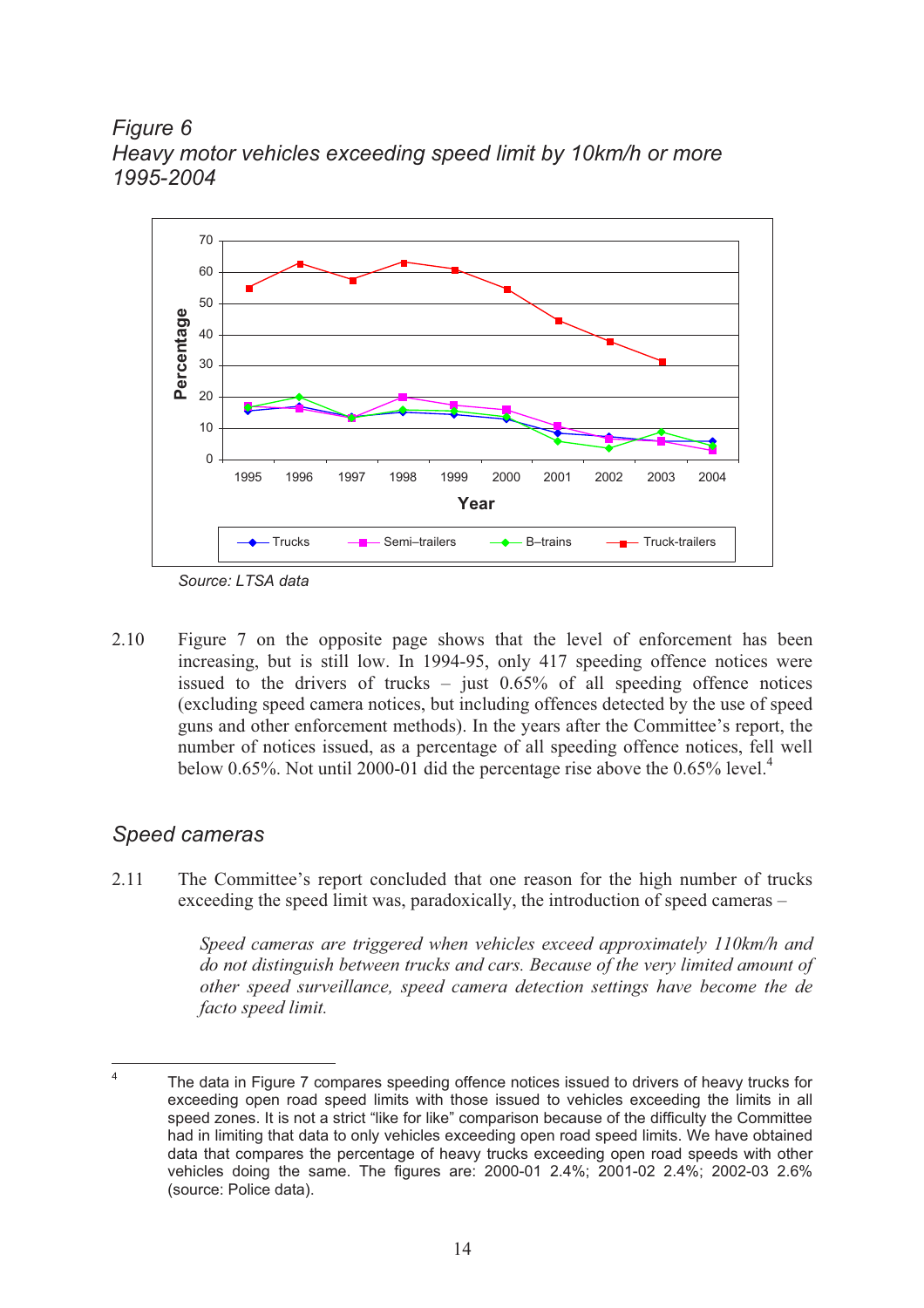### *Figure 7 Non-speed-camera offences\* 1997-2004*

| Year       | Truck-<br>trailer<br>units | <b>Trucks</b> | <b>B-trains</b><br>and<br>semi-<br>trailers | <b>Total: All</b><br><b>trucks</b> | <b>All vehicle</b><br>speeding<br>offence<br>notices | <b>Truck speeding</b><br>offence notices<br>as percentage<br>of all speeding<br>offence notices |
|------------|----------------------------|---------------|---------------------------------------------|------------------------------------|------------------------------------------------------|-------------------------------------------------------------------------------------------------|
| 1997-98    | 285                        | 141           | 146                                         | 572                                | 107,245                                              | 0.53                                                                                            |
| 1998-99    | 354                        | 216           | 158                                         | 728                                | 129,623                                              | 0.56                                                                                            |
| 1999-2000  | 384                        | 195           | 134                                         | 713                                | 121,530                                              | 0.59                                                                                            |
| 2000-01    | 1086                       | 426           | 468                                         | 1980                               | 179,219                                              | 1.10                                                                                            |
| 2001-02    | 1808                       | 817           | 623                                         | 3248                               | 252,508                                              | 1.28                                                                                            |
| 2002-03    | 2289                       | 1151          | 695                                         | 4135                               | 357,095                                              | 1.15                                                                                            |
| 2003-04**  | 1581                       | 975           | 461                                         | 3017                               | 339,406                                              | 0.89                                                                                            |
| 2003-04*** |                            | 1164          |                                             | 1164                               | 62,217                                               | 1.87                                                                                            |

Offences detected other than by speed cameras.

\*\* 1 July 2003 to 2 May 2004.

3 May 2004 to 30 June 2004. The standard speed limit for trucks came into force on 3 May 2004.

*Source: Police data.* 

- 2.12 In an attempt to detect speeding trucks more effectively, the Police introduced a manual over-ride system for mobile speed cameras in early-2001. This allowed the operator to trigger the camera and record the speed of the next vehicle to enter the radar beam. Developed photographs were then sent to the Commercial Vehicle Investigation Unit (CVIU) in Wellington, and photographs of any vehicles that had exceeded the speed limit by more than 10km/h were sent on to the Police Infringement Bureau.
- 2.13 Figure 8 on the next page shows that the use of mobile speed cameras resulted in only 130 speeding offence notices being issued in the year 2001-02 (about 10,000 photos of speeding trucks are taken each year), which suggests that the procedure has been ineffective in enforcing truck speed limits. Staff who analysed the photographs also found it difficult to distinguish between the different truck combinations, which in 2001-02 operated under different legal speed limits. For example, a B-train, which had a speed limit of 90km/h, looked very much the same from front on as a truck-trailer, which had a speed limit of 80km/h.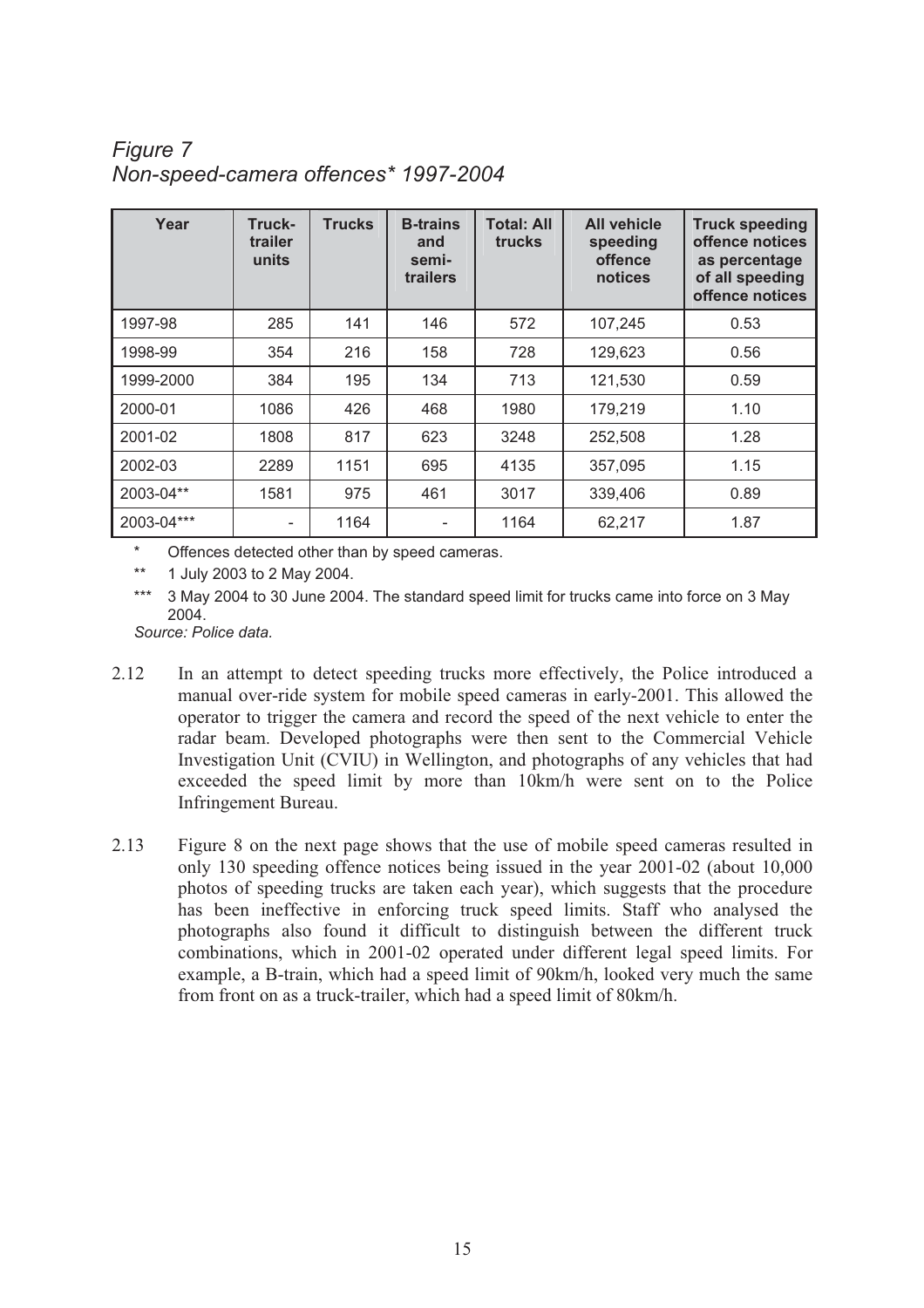### *Figure 8 Speed-camera offences\* 2001-02*

| <b>Speeding Offence</b>                                       | <b>Number</b> |
|---------------------------------------------------------------|---------------|
| Heavy motor vehicle with articulated trailer exceeding 90km/h | 9             |
| Heavy motor vehicle with trailer exceeding 80km/h             | 12            |
| Heavy motor vehicle exceeding 90km/h                          | 109           |
| <b>Total</b>                                                  | 130           |

Offences detected by mobile speed cameras only. *Source: Police data.* 

### *Formation of Highway Patrol Unit*

- 2.14 At the end of 2000, the Police set up the Highway Patrol Unit to provide a highly visible and dedicated police presence on New Zealand's State highways. Since the Unit was established:
	- the mean speeds of trucks have declined; and
	- the number of offence notices issued for speeding trucks has increased sharply.

### *New speed limit introduced*

- 2.15 At the time of the Committee's report in 1996, different legal speed limits applied, depending on the type of truck. Because they were considered unsafe at higher speeds, truck-trailer units (and A-trains) had a speed limit of 80km/h. Other types had a speed limit of 90km/h (see the Appendix on pages 32-33). This made effective speed enforcement difficult, and was the main reason why truck-trailers recorded mean speeds well above their legal limit of 80km/h. The Committee was told that 7 axle truck-trailer combinations were unstable at speeds of more than 90km/h. The Committee concluded that, in the interests of safety, the speed limit for truck-trailers should remain at 80km/h.
- 2.16 In July 2002, the LTSA issued a new rule, called the Vehicle Dimension and Mass Rule, to improve the stability of truck-trailers and A-trains. The technical assessment was that, when truck-trailers and A-trains met the requirements of this rule, they would be as stable as other truck combinations. It would also mean that all truck combinations could safely travel at 90km/h.
- 2.17 In a paper to Cabinet in November 2003, the Ministry outlined the advantages of a standard speed limit for trucks. They included:
	- simpler and more effective police enforcement;
	- a probable decrease in mean speeds, which could be expected to reduce the number of truck crashes; and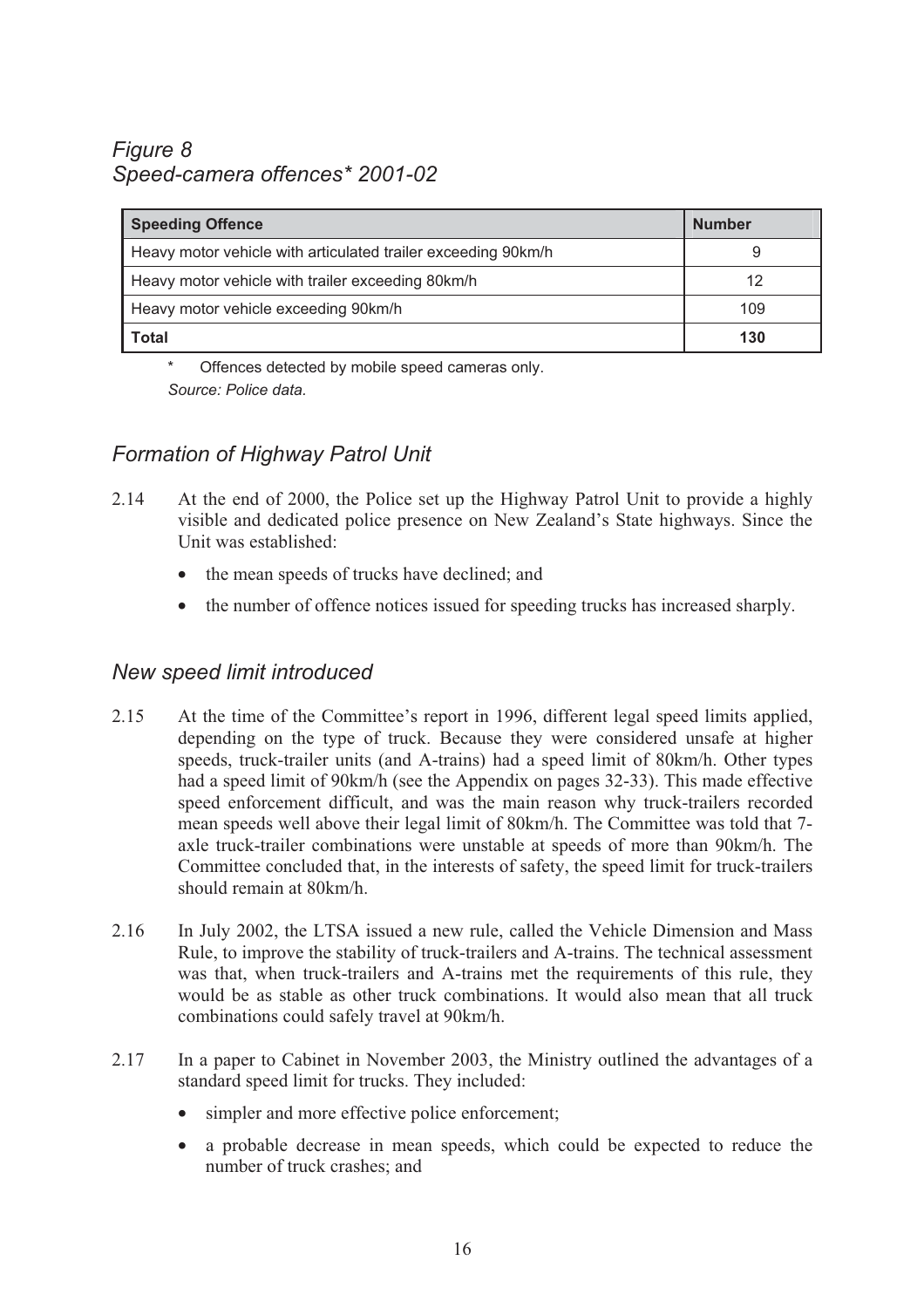- more efficient traffic flow, because all vehicles would be travelling at similar speeds.
- 2.18 On 3 May 2004, a new standard speed limit of 90km/h for all heavy motor vehicles came into force. The Police have told us that they will now take action against the driver of any truck found to be travelling more than 5km/h (previously 10km/h) above the limit in any speed zone.

### **Our findings**

- 2.19 The Police Commissioner followed up the Committee's recommendation by instructing his region and district commanders to take immediate steps to enforce the limits on truck speeds. This instruction, issued in late-1996, appeared to have resulted in some reduction in mean speeds in 1997, but speeds increased again in 1998, and the number of speeding offence notices issued for trucks, as a percentage of all notices issued, fell below the figure that the Committee considered represented little enforcement.
- 2.20 The Committee also referred to the delivery of new laser speed guns to the Police. However, we have seen no evidence that special efforts were made to use these guns to enforce truck speeds.
- 2.21 The Highway Patrol Unit was formed in late-2000, and mean speeds have been falling. Mean speeds of trucks are now below the legal speed limit of 90km/h.

### **Recommendation 2: Removal of trucks from the road**

*The Police should place less emphasis on issuing offence notices and instead should make more use of their existing powers to order the removal of trucks from the road that are a risk to safety of other road users.* The Commissioner of Police should issue a directive to staff reminding them of the need to take such action.

2.22 The Committee considered that the relatively small fines imposed on the operators and drivers of unsafe trucks were not a sufficient deterrent. It said that greater compliance with the law could be expected if, for specified offences, vehicles could simply be taken off the road –

> *Putting a truck out of service requires immediate action by the operator to remedy the fault. This has a far greater deterrent effect than the possibility of receiving a small fine many months later. By ordering a vehicle or driver off the road, the operator is also affected through delayed deliveries and loss of earnings.*

2.23 Figure 9 on the next page illustrates the very large increase in the number of commercial vehicles (including trucks) ordered off the road since 1998-99, in the main for defective brakes, defective lighting, and expired certificates of fitness. The reasons for this sharp increase include: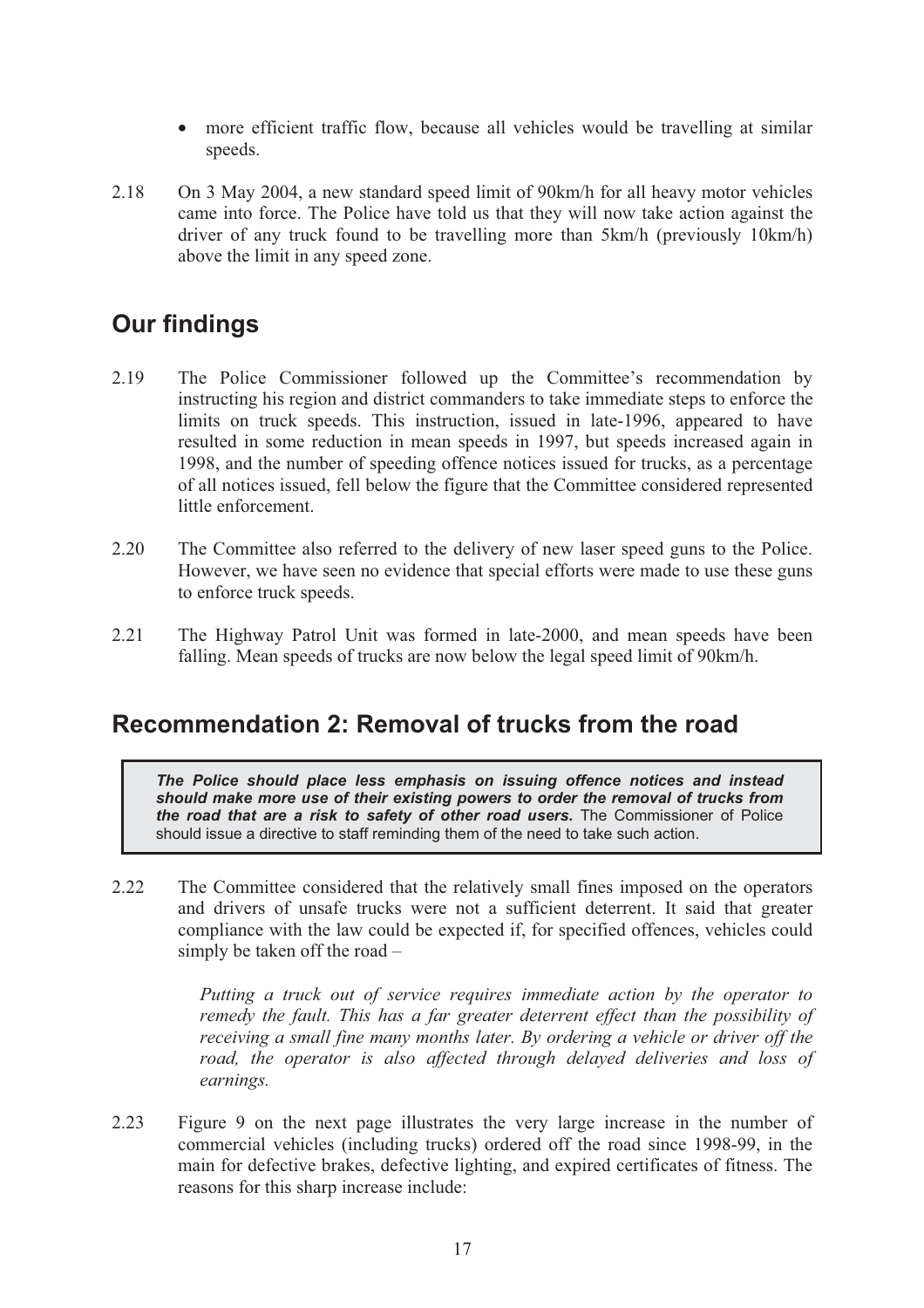- training for all CVIU staff on how to carry out detailed vehicle safety inspections;
- the appointment of 4 specialist vehicle safety inspection officers to the CVIU;
- national standards that put strong emphasis on ordering unsafe vehicles off the road; and
- the CVIU operating on a national basis since July 1999.

### *Figure 9 Commercial vehicles ordered off the road since 1998-99*

| <b>Reporting period</b> | Orders issued                         |                                                        |              |  |
|-------------------------|---------------------------------------|--------------------------------------------------------|--------------|--|
|                         | <b>By Police</b><br><b>Constables</b> | <b>By Vehicle Safety</b><br><b>Inspection Officers</b> | <b>Total</b> |  |
| 1998-99                 | 17                                    | -                                                      | 17           |  |
| 1999-2000               | 1407                                  | $\overline{\phantom{0}}$                               | 1407         |  |
| 2000-01                 | 2262                                  | $\qquad \qquad$                                        | 2262         |  |
| 2001-02                 | 2435                                  |                                                        | 2435         |  |
| 2002-03                 | 2933                                  | 645                                                    | 3578         |  |
| 2003-04                 | 4122                                  | 1979                                                   | 6101         |  |

*Source: Police data* 

# **Our findings**

2.24 The Police were unable to give immediate effect to the Committee's recommendation that unsafe trucks should be ordered off the road, until the CVIU was able to operate on a national basis and had acquired the necessary skills and training for detailed vehicle safety inspections. Greater numbers of unsafe commercial vehicles are now being ordered off the road.

### **Recommendation 3: Weigh station operating times**

*The roadside weigh stations (weighbridges) operated by the Police to check trucks should on occasion be operated for 24-hour periods rather than the current average of 6 to 7 hours.* The current opening times of weigh stations mean that not all trucks can be checked.

2.25 The Committee considered that, if weighbridges were open for periods of 6 to 7 hours only, it was relatively easy for trucks to avoid them –

> *When it becomes known that a weighbridge is open, trucks may delay the trip or take a longer route knowing that on the return trip the weighbridge will have*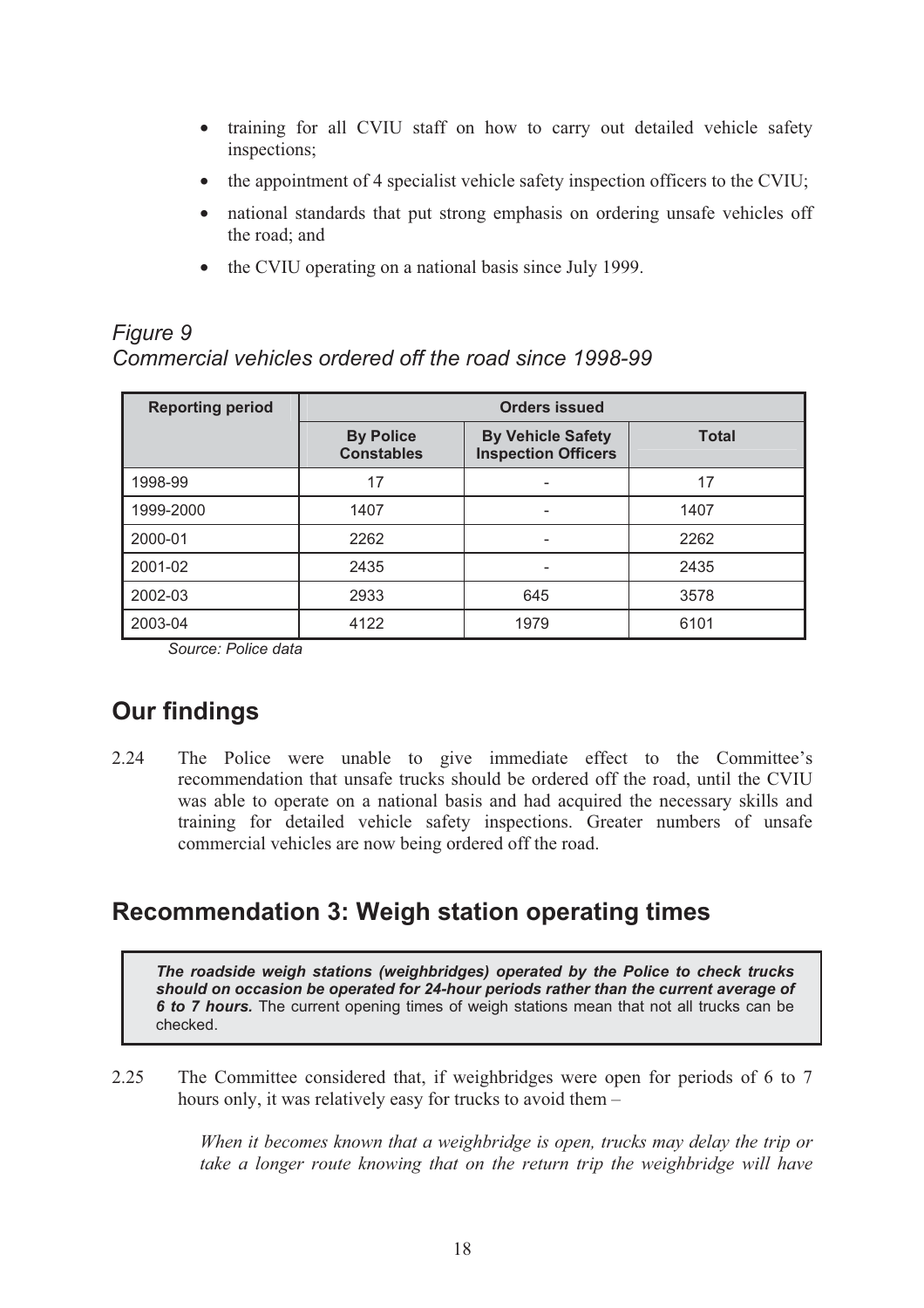*closed. They can then travel back on the usual route without losing too much time.*

- 2.26 If weighbridges could be opened for 24-hour periods at selected times, the Committee argued, a much larger percentage of trucks could be checked. CVIU staff could also patrol alternative routes to stop trucks bypassing these weighbridges. Since the report, the CVIU has at times operated weighbridges for 24-hour periods. Other methods of making weighbridge operations more effective have also been implemented (for example, by increasing the level of inspection at weighbridges).
- 2.27 In 1998, a working party<sup>5</sup> set up as a result of an initiative of the Road Transport Forum concluded that, while fixed weighbridges were an effective deterrent, the CVIU also needed to be able to patrol back roads with mobile equipment, weighing trucks that had bypassed the weighbridges. In 2000-01, the Government approved additional funding to enable the CVIU to purchase 5 additional vehicles and equipment for this purpose.
- 2.28 Currently, the Police enforce the law through:
	- mobile patrols, where CVIU staff stop and weigh trucks at the roadside;
	- fixed weighbridges, which allow large numbers of trucks to be weighed; and
	- a combination of mobile patrols and weighbridges.
- 2.29 Figure 10 on the next page shows the number of offences<sup>6</sup> detected compared with the number of trucks stopped at weighbridges. In 2003-04, for example, an offence was detected for every 8.3 trucks checked at a fixed weighbridge. For mobile patrols, the figure was an offence detected for every 4.1 trucks checked (the difference reflects the nature of covert versus overt policing). While weighbridges detect fewer defects per vehicle stopped, they have an important deterrent effect because of their ability to inspect greater numbers of vehicles at lower cost.
- 2.30 The Ministry's 2000 update to the Committee commented that, if enforcement and other initiatives were having a positive effect on safety, the ratio of detected trucks to the number of trucks checked should be expected to drop. However, Figure 10 shows that there has been no significant change in the figure for mobile patrols, and for fixed weighbridges the defect rate has increased. The increase in the number of offences detected is likely to be due to the increased level of inspection that the CVIU has applied, particularly for roadworthiness.

- road-user charges;
- truck registration;
- Certificates of Fitness;
- vehicle weight:
- driver logbooks;
- security of loads; and
- roadworthiness.

<sup>5</sup> With representation from the Road Transport Forum (a group representing road transport users), the Ministry of Transport, LTSA, and the Police.

Roadside and weighbridge enforcement can include checks of: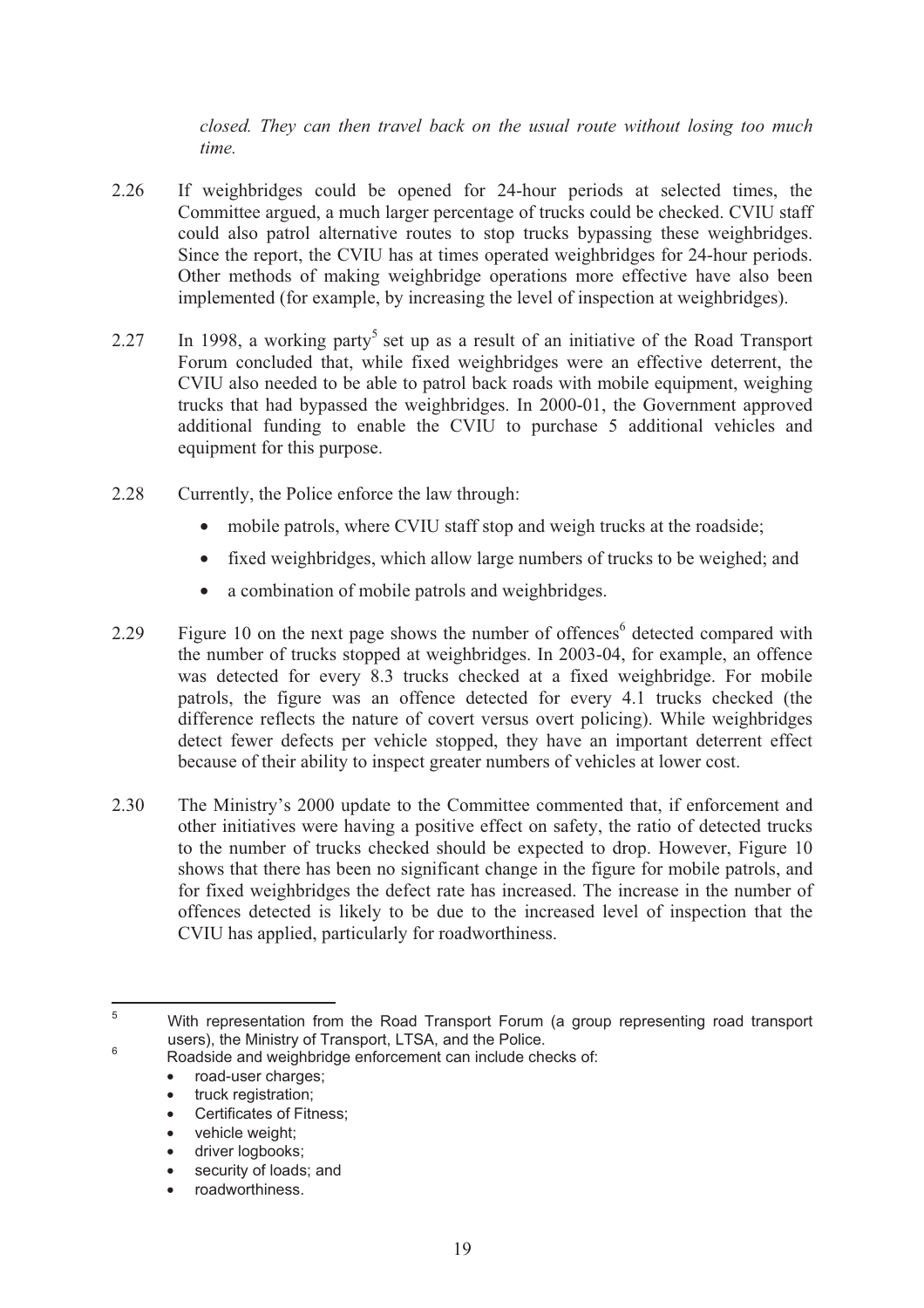| Figure 10                                                    |
|--------------------------------------------------------------|
| Ratio of detected truck offences to number of trucks checked |

| <b>Reporting period</b> | <b>Mobile patrols</b> | <b>Fixed weighbridges</b> | <b>Combination of</b><br>mobile patrols and<br>weighbridges |
|-------------------------|-----------------------|---------------------------|-------------------------------------------------------------|
| 2000-01                 | 1:3.8                 | 1:1.5                     | 1:5.1                                                       |
| 2001-02                 | 1:4.3                 | 1:1.1                     | 1:6.1                                                       |
| 2002-03                 | 1:3.9                 | 1:1.2                     | 1:6.6                                                       |
| 2003-04                 | 1:4.1                 | 1:8.3                     | 1:6.2                                                       |

*Source: Police data* 

2.31 In July 2004, the LTSA published a "Categorisation of Defects" guideline – a system for classifying truck defects based on the risk to the safe operation of the vehicle. The LTSA says its intention is to provide consistent and improved guidelines for detecting truck defects during audits and roadside/weighbridge inspections, and that the industry has sought such guidance. The guidelines categorise defects as dangerous, serious, or moderate, depending on the safety risk. The guidelines are also for the use of truck operators, who can check their vehicles themselves and have faults fixed before going on the road.

### **Our findings**

- 2.32 The CVIU has implemented the Committee's recommendation, in that weighbridges have been operated for much longer periods, and other ways of making them more effective have been implemented (for example, by increasing the level of inspection at weighbridges).
- 2.33 The LTSA has issued guidelines for classifying truck defects during an audit or a roadside or weighbridge inspection. Such standardised check systems are likely to increase compliance levels, as all parties know what is expected of them. We see real merit in such a transparent and consistent approach.

### **Recommendations 4 and 5: Operation of the Commercial Vehicle Investigation Unit**

The Committee made two recommendations on the operation of the CVIU. The first was that the unit should be allocated a substantial proportion of the truck enforcement hours earmarked for other police staff. The second was that the CVIU should operate as one national unit "to enhance co-ordination of staff and improve enforcement."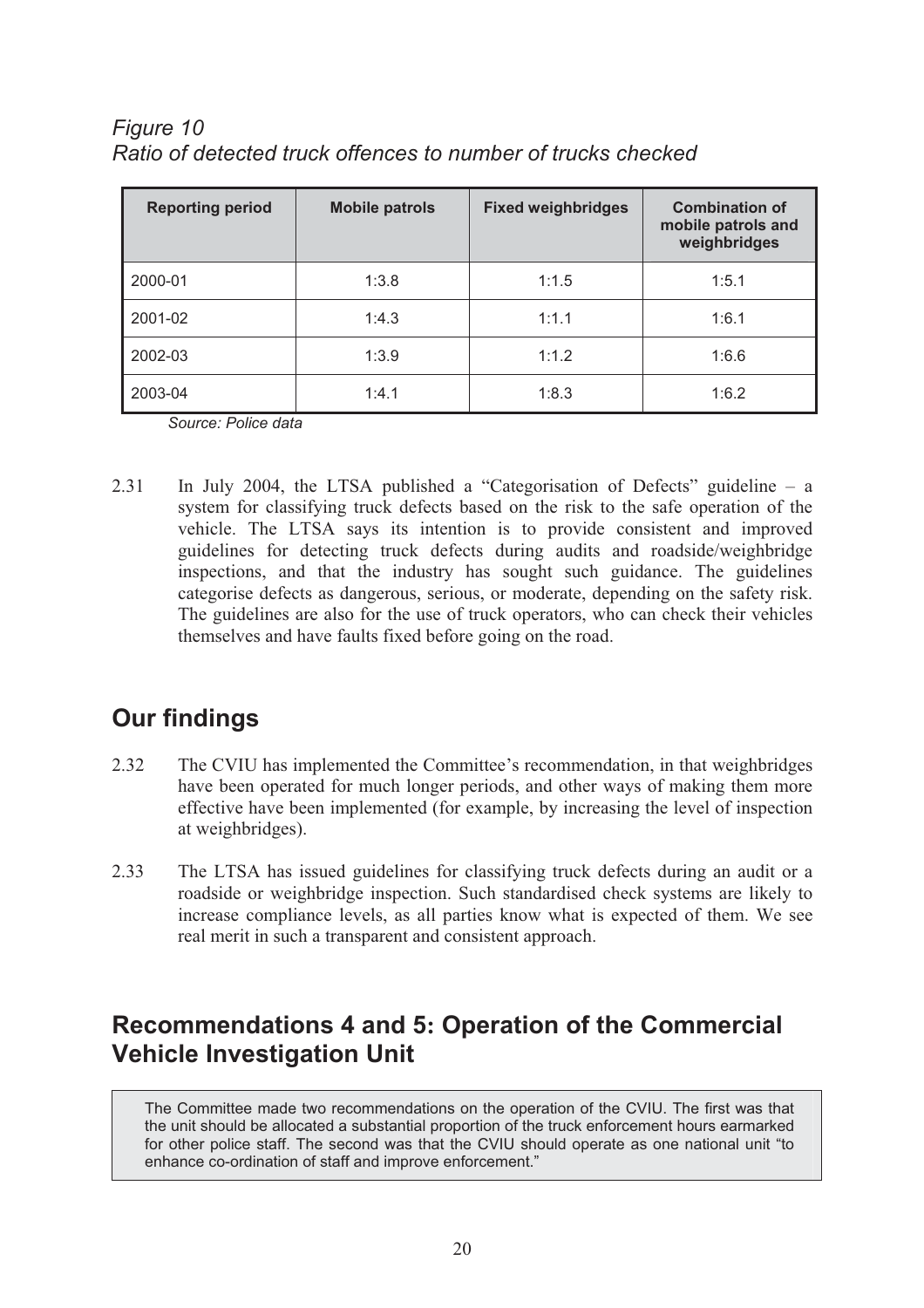2.34 In 1996, the CVIU had a staff of 44, spread throughout 5 police regions and reporting to regional police commanders. This resulted in co-ordination problems that made it difficult to target truck operators who flouted the law. The Committee commented –

> *For example, to take effective enforcement action against operators who allow their drivers to breach driving hour restrictions may require the combined action of CVIU staff in more than one Police region. This is because trucks travel through more than one Police region and any surveillance work to detect breaches of driving hours requires the combined effort of staff from other regions. Such action is difficult when Police Commanders place restrictions on their staff working in other regions.*

- 2.35 However, the Committee found the CVIU to be far more effective than other police units in enforcing the law governing the operation of trucks, and recommended that the Unit be allocated a big slice of the truck enforcement hours then earmarked for other police staff.
- 2.36 In 1996-97, the CVIU was allocated 83,325 hours, and for the 2004-05 year 166,770 hours. The unit now has a total staff of 109, including 4 vehicle safety officers who run visual safety checks on tyres, brakes, lights, suspensions, and towing connections. From 1 October 2003 to 30 June 2004, these officers inspected 7888 trucks and 6990 heavy trailers. The results of these inspections showed that 31% of trucks and 47% of heavy trailers had faults.
- 2.37 The Police have acted on the Committee's recommendation, and the CVIU is now a national service under the control of a national manager. In September 2001, the Ministry told the Committee that the Unit was continuing to operate very successfully.

## **Our findings**

2.38 The Police have effectively implemented the recommendations of the Committee on the operation of the CVIU. Enforcement hours have been substantially increased, the unit now has more than twice the staff it had in 1996, and it is now able to target offenders without worrying about police boundaries. The unit is also putting more emphasis on vehicle safety and has taken on staff to check that trucks meet mechanical safety standards. All CVIU staff have now been trained in vehicle safety inspection.

### **Recommendation 6: Ministry of Transport action plan**

*The Ministry of Transport should oversee our recommendations and develop an action plan for considering and implementing the recommendations. There should be a review at the end of six months on what short-term recommendations have been implemented and on the action plan for the other recommendations.*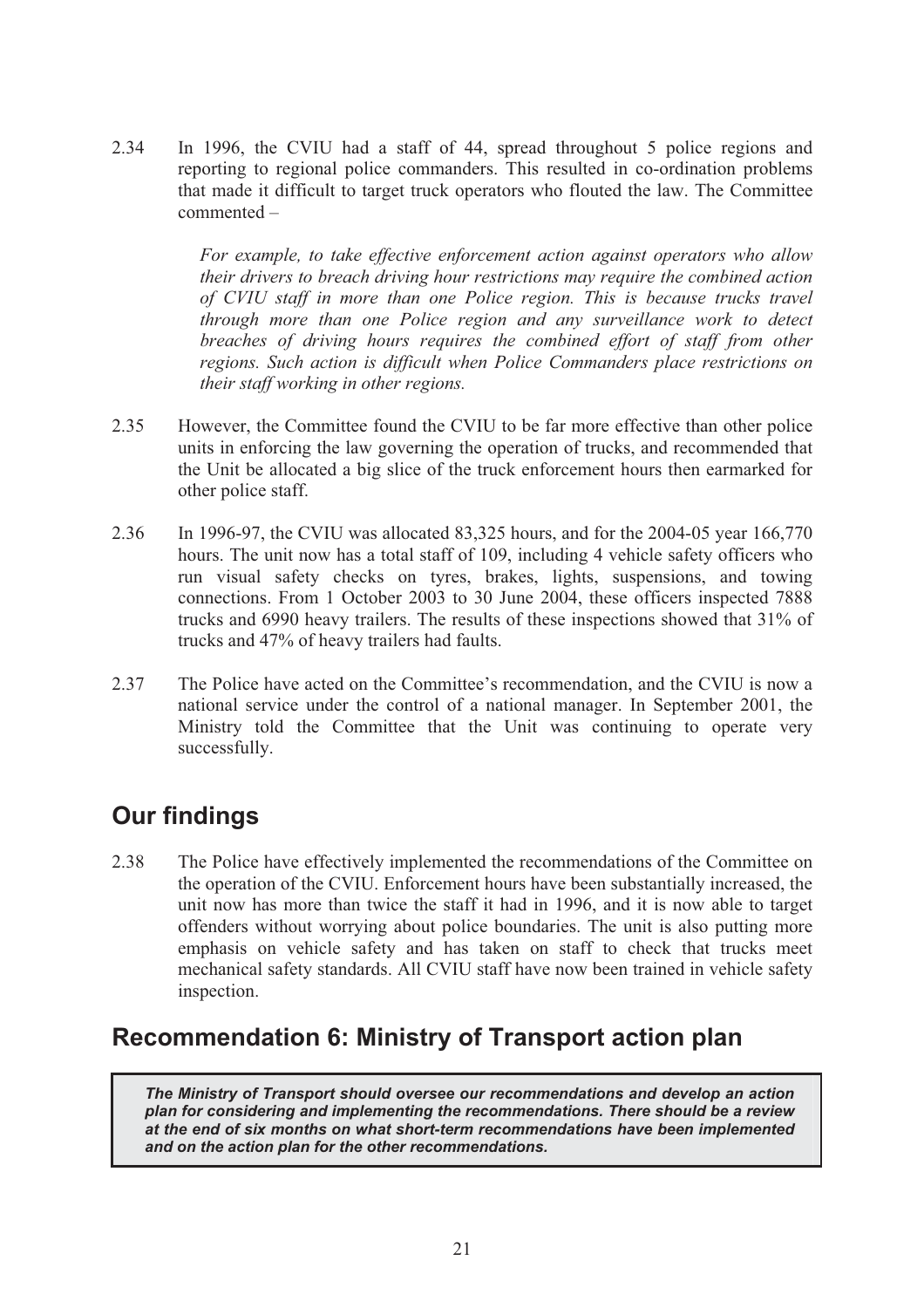2.39 Since 1997, the Ministry has reported on the progress that Government agencies have made in implementing the Committee's recommendations. Reports were made in 1997 and 2000, with the latest in September 2001. They were comprehensive, and covered all recommendations in the Committee's report, together with a summary of the action taken by the relevant agencies.

### **Our findings and recommendations**

2.40 After the report of the Committee in 1996, the Ministry provided updates to the Committee on progress in implementing its recommendations. These updates stopped several years ago. In our view, it would be useful if these updates were to be continued, as they provided a comprehensive picture of truck safety issues.

#### **Recommendation 1**

We recommend that the Transport and Industrial Relations Committee ask the Ministry of Transport to resume its regular progress reports, and that the reports cover:

- trends in fatal truck crashes;
- trends in mean speeds of all truck types, by police district;
- police enforcement data on truck speeds, by police district;
- progress in applying the Health and Safety in Employment Act to transport operations;
- trends in the number of truck rollover crashes:
- progress with the operator safety rating system (OSRS); and
- the results of truck brake enforcement and testing.

#### **Recommendation 2**

For completeness, we recommend that the Transport and Industrial Relations Committee ask the Ministry of Transport to report on the action taken to implement the other 60 recommendations from the 1996 Transport Committee report.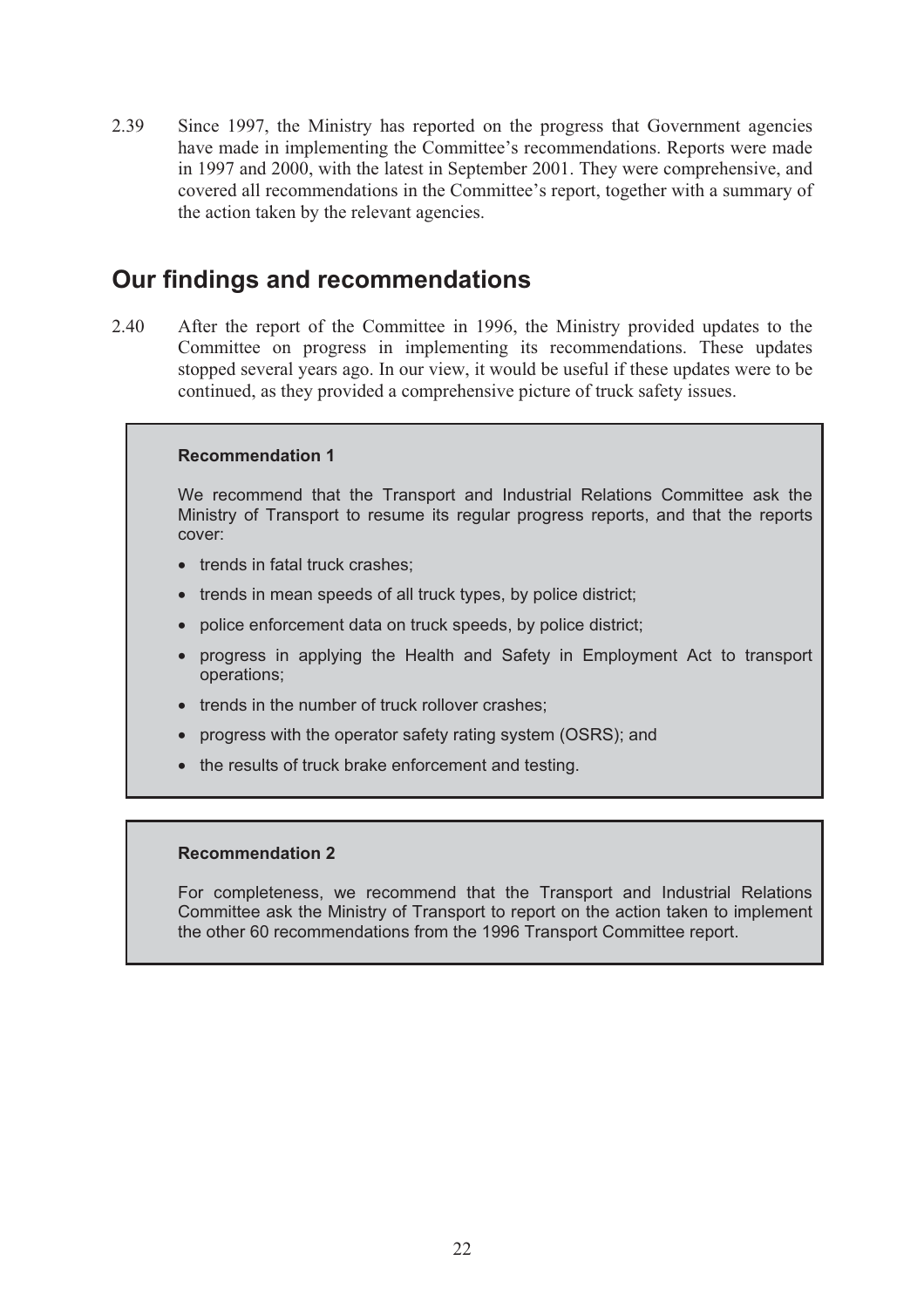## **Recommendation 7: Applying the Health and Safety in Employment Act**

*The Health and Safety in Employment Act 1992 should be applied immediately to truck operations by the Occupational Safety and Health Service, in conjunction with the Police, especially for serious offending where the full force of the Act is justifiable.* 

- 2.41 The Committee's report cited examples of trucking company managers encouraging their employees to work in dangerous situations. These included:
	- An Auckland employer of contracted delivery drivers who operated a financial incentive system that encouraged contractors to compete with each other for extra delivery work. Staff worked on the rear decks of moving trucks, sorting loads in preparation for a fast turnaround at each delivery site. A worker was killed when he fell from the back of a truck travelling down a main street.
	- A national trucking company operating between Auckland to Wellington that required its drivers to maintain average speeds of between 95km/h and 100.6km/h for the entire trip – well above the legal speed of 90km/h. The LTSA pointed out that, because the highway network runs through so many towns, where speed limits of 50km/h or less would apply, average point-to-point truck speeds should be no more than 75km/h.
	- Contracts under which drivers were expected to exceed legal requirements governing the number of hours they could work each day.
- 2.42 In September 2001, the Ministry told the Committee as part of its reporting on implementation of the Committee's recommendations – that the road transport industry stood out as having made a relatively high number of accident compensation claims, and that the Occupational Safety and Health Service (OSH) had targeted the industry for workplace visits and information programmes. This involved basic information on the requirements of the Health and Safety in Employment Act 1992 (the Act), and an assessment of operators' systems for managing hazards*.*
- 2.43 It is important to keep in mind that there were two parts to the Committee's recommendation. The first was that OSH and the Police should work together to address significant work safety issues. This did not happen. The workplace visits carried out by OSH would have given transport industry workers some useful information, but fell well short of the Committee's recommendation.
- 2.44 The Committee also recommended that the Police be appointed inspectors under the Act. The Committee believed that, because of their day-to-day contact with drivers and driving situations, police were best placed to investigate breaches of the Act in relation to trucking*.* Until recently, the Department of Labour (the Department) has taken little action on this recommendation.
- 2.45 According to the Department, there were two reasons for that. The first was the uncertainty about whether the Act applied to situations where workers, such as truck drivers, were mobile in the course of their employment. In its 1996 report, the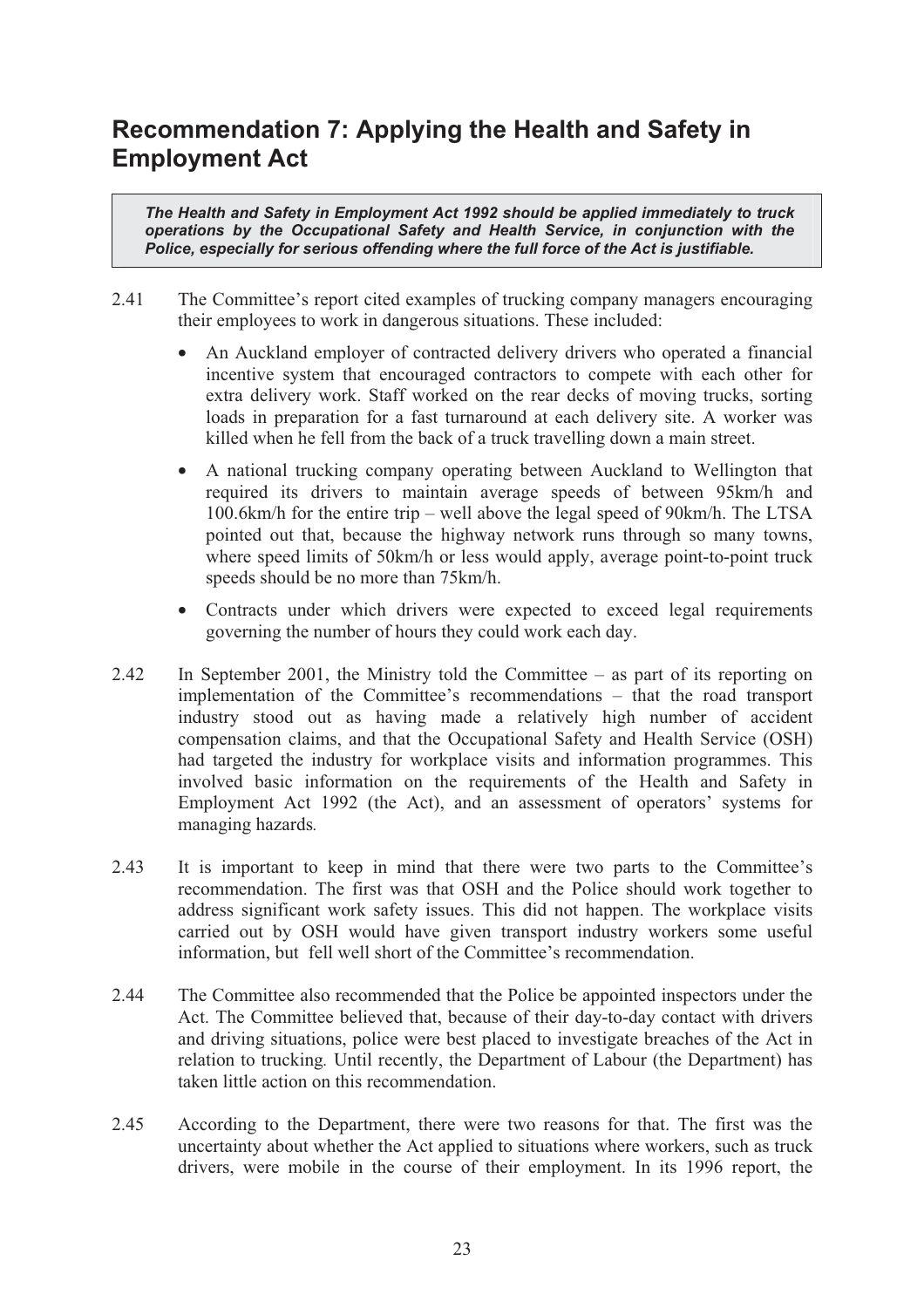Committee took the view that a truck was a workplace within the meaning of the Act. This was also the view of the Department, but Court decisions<sup>7</sup> created some uncertainty about whether, and to what extent, the Act applied to situations where workers were mobile.

- 2.46 Any doubt over this point was removed in 2002 by statutory amendments which clarified that a vehicle could constitute a "place of work" for the purposes of the Act, and that a person could still be in a "place of work" while mobile. Thus, that issue should no longer be – if it ever was – an impediment to enforcing the Act in this field.
- 2.47 According to the Department, the second reason why it took little immediate action on the Committee's recommendation was because of past concerns about the Secretary of Labour's accountability for non-departmental staff involved in compliance activities. The December 2002 amendment to the Act also inserted a new section 28A, which allows the Prime Minister to designate other agencies to administer the Act for a particular industry, sector, or type of work.
- 2.48 The Department told us that the new section had been used to empower the Maritime Safety Authority and the Civil Aviation Authority to administer the Act for ships and aircraft respectively. In the Department's view, this resolved the issue of accountability, because it made the chief executive of a designated agency accountable, rather than the Secretary of Labour.
- 2.49 After the Act was amended, the Department considered recommending that police be designated to administer the Act under section 28A, but decided that it was not feasible, given the spread of policy, education, and enforcement functions throughout the various land transport agencies. Instead, it has decided to work with the Police to manage accountability issues.
- 2.50 The Department is now training and warranting members of the CVIU under the section of the Act that allows the Secretary of Labour to appoint any person with the prescribed qualifications to the position of Health and Safety Inspector. Eighty CVIU staff are now qualified to be appointed inspectors under section 29(1) of the Act and 71 have received their warrants. This means that the Police can now take the enforcement action recommended by the Committee.

## **Our findings**

2.51 In our view, the Department of Labour should have signalled its concerns about accountability to the Committee. Progress reports made no mention of the Department's intention not to act on the Committee's recommendation for the legislation to be immediately applied to the trucking industry until accountability issues had been resolved. We are pleased that real progress has been made in implementing this recommendation.

<sup>7</sup> *Department of Labour v Berryman (1996*) DCR 121. Also *Department of Labour v Diveco Ltd* (Court of Appeal CA98/04 [8 November 2004].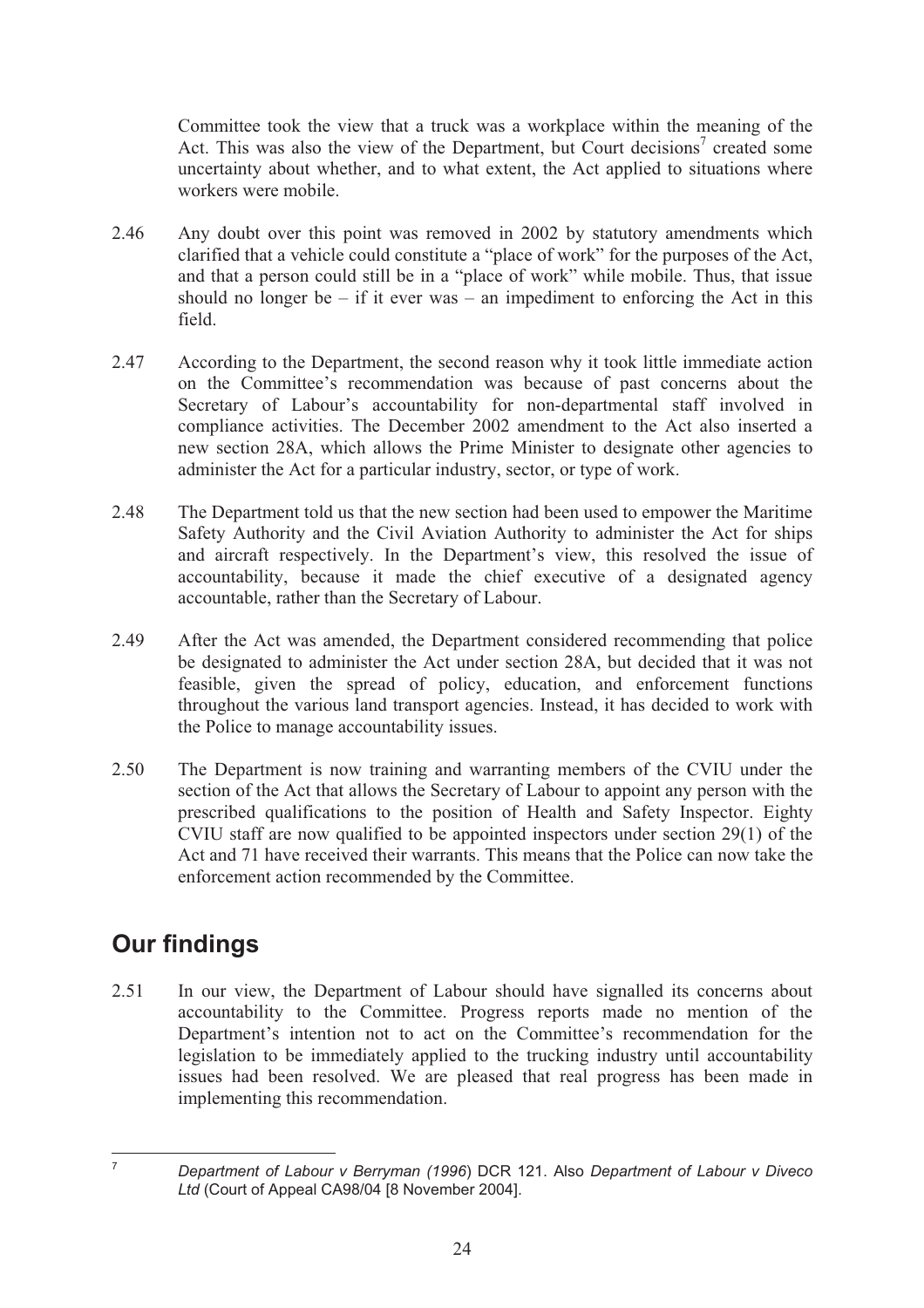# **Part 3 – Other truck safety initiatives**

3.1 Several other important initiatives have been taken in response to the Committee's recommendations that have either reduced truck crashes or have the potential to significantly improve the safety of trucking operations.

### **Reducing truck rollover crashes**

- 3.2 In 1996, the Committee's report drew attention to the number of crashes where trucks had rolled and recommended that priority be given to stability-related issues. We found that considerable work has been done to reduce the number of truck rollover crashes. The LTSA, for example, introduced a minimum vehicle stability requirement, which was a world-first of its type. As part of that introduction, drivers and operators were given driver training, along with information about vehicle stability that stressed the need to slow down, especially around curves.
- 3.3 The Committee's report singled out the log transport sector, which responded by forming the Log Transport Safety Council, which includes transport operators, forest owners, equipment manufacturers, TERNZ<sup>8</sup> and the LTSA. The combined efforts of the Council, Government agencies, and the Police have reduced logging truck rollover crashes (per 100,000 km) to about one-third of what they were in late-2000. The factors responsible for the reduction include:
	- major improvements in trailer design to improve stability;
	- the introduction of longer and lower logging trucks to reduce load height;
	- maximum height restrictions;
	- more emphasis on driver training;
	- improvements in operator safety management systems;
	- an 0800 "compliments and complaints" system;
	- increased enforcement: and
	- a range of other measures.
- 3.4 The initiatives taken by the logging industry are a good illustration of the road safety benefits that can accrue when government agencies and industry work together. However, rollover crashes for all trucks continue to be a problem. In 2003, 37.5% of truck crashes reported to the CVIU involved a rollover. The figures appear to be increasing, which indicates that this area of truck safety will need continued attention.

<sup>8</sup>

Traffic Engineering Research New Zealand.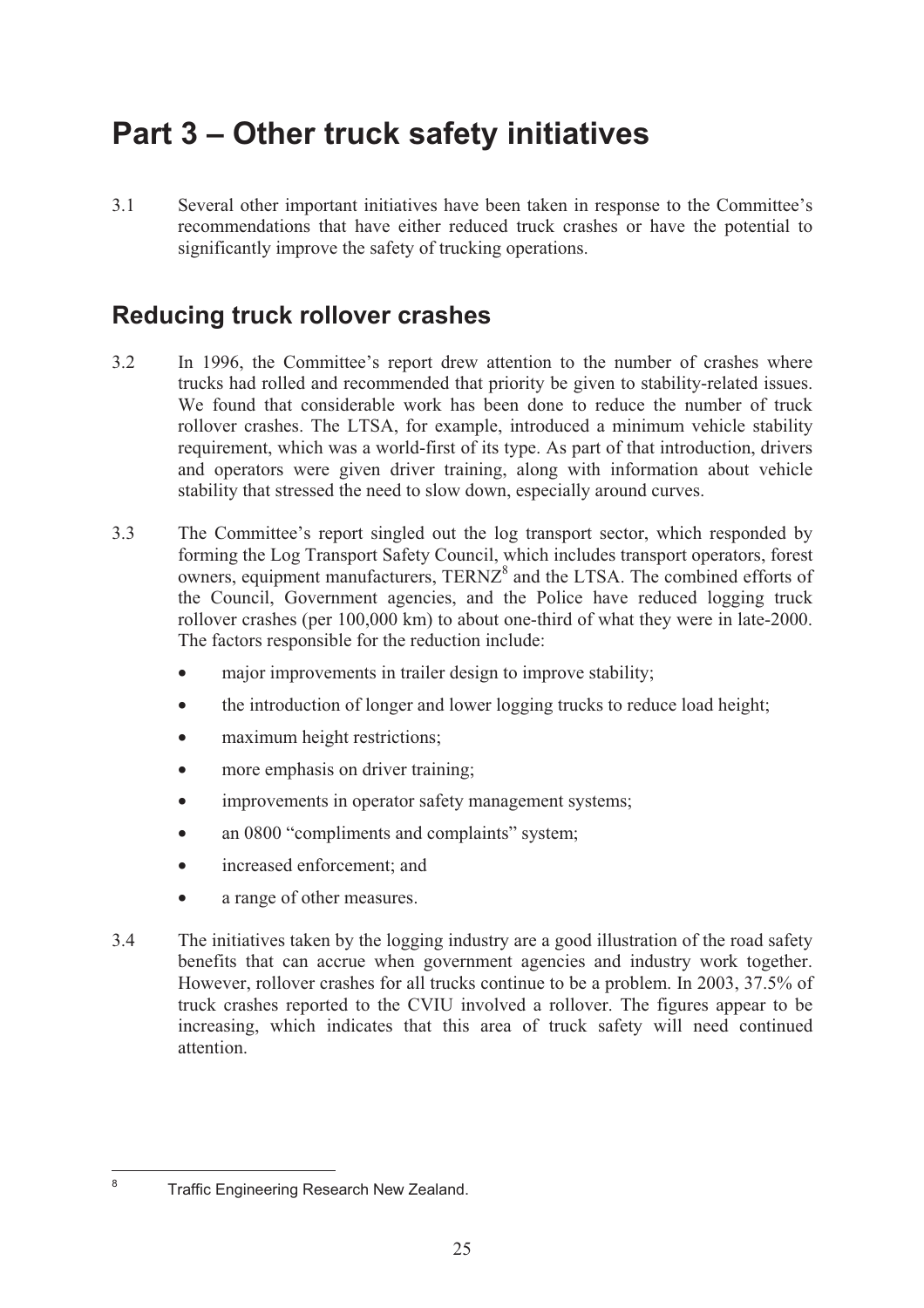### **Responsible operator programme**

- 3.5 The Committee's 1996 report recommended that the LTSA set up a task force of transport organisations and relevant government agencies to establish a "responsible operator programme". The programme would mirror an Australian scheme that aimed to have transport operators, regulatory authorities, and enforcement agencies "working in a spirit of co-operation rather than potential conflict." The Australian scheme required transport operators to put safety systems in place that could be audited to check their compliance with the law.
- 3.6 The Committee envisaged that transport operators participating in the New Zealand programme (who would be more likely to be complying with legal requirements anyway) would not be subject to the same level of enforcement as other operators. To help target irresponsible operators, it also recommended that a database be set up to record information from roadside inspections, speed enforcement, and accident investigations.
- 3.7 However, a responsible operator programme did not appear to be a high priority for the LTSA at the time. The Ministry's 1997 progress report noted that the LTSA did not consider it necessary to set up a specific task force to look at such a programme, as it was already reviewing the licensing regime for ways to make truck drivers and operators more responsible for safety on the roads. The LTSA pointed out that an operator database already existed, although it would need to be upgraded before it could be used to target irresponsible operators.
- 3.8 In September 2000, the Road Transport Forum urged the Minister of Transport to set up a comprehensive operator safety-rating scheme. The Forum said the greatest overall influence on safety was the management of the businesses controlling trucking operations –

*Management controls driver selection, driver training, safety culture, driving schedules as well as vehicle selection and maintenance. In addition, there is strong international evidence which shows that the demands made on drivers, as a result of management accepting unrealistic delivery schedules and contract conditions, are significant contributors to truck crashes.*

- 3.9 The Forum argued that the deregulated transport model had delivered substantial efficiency gains to the New Zealand economy, but that it should be accompanied by effective, targeted enforcement, and a system that made transport operators fully accountable for their policies and actions. The failure of government transport policy to provide those elements, it said, had played a significant part "in giving economic advantages to delinquent transport operators who have deliberately compromised safety and operated illegally".
- 3.10 The safety rating scheme that the Forum wanted set up was similar to the one recommended in the Committee's 1996 report. Operators would be rated by their compliance with safety systems, which would allow enforcement to be targeted at habitual offenders. It would also allow operators with high safety standards to be rewarded through less intensive on-road enforcement, and to receive other benefits as a means of encouraging others to improve.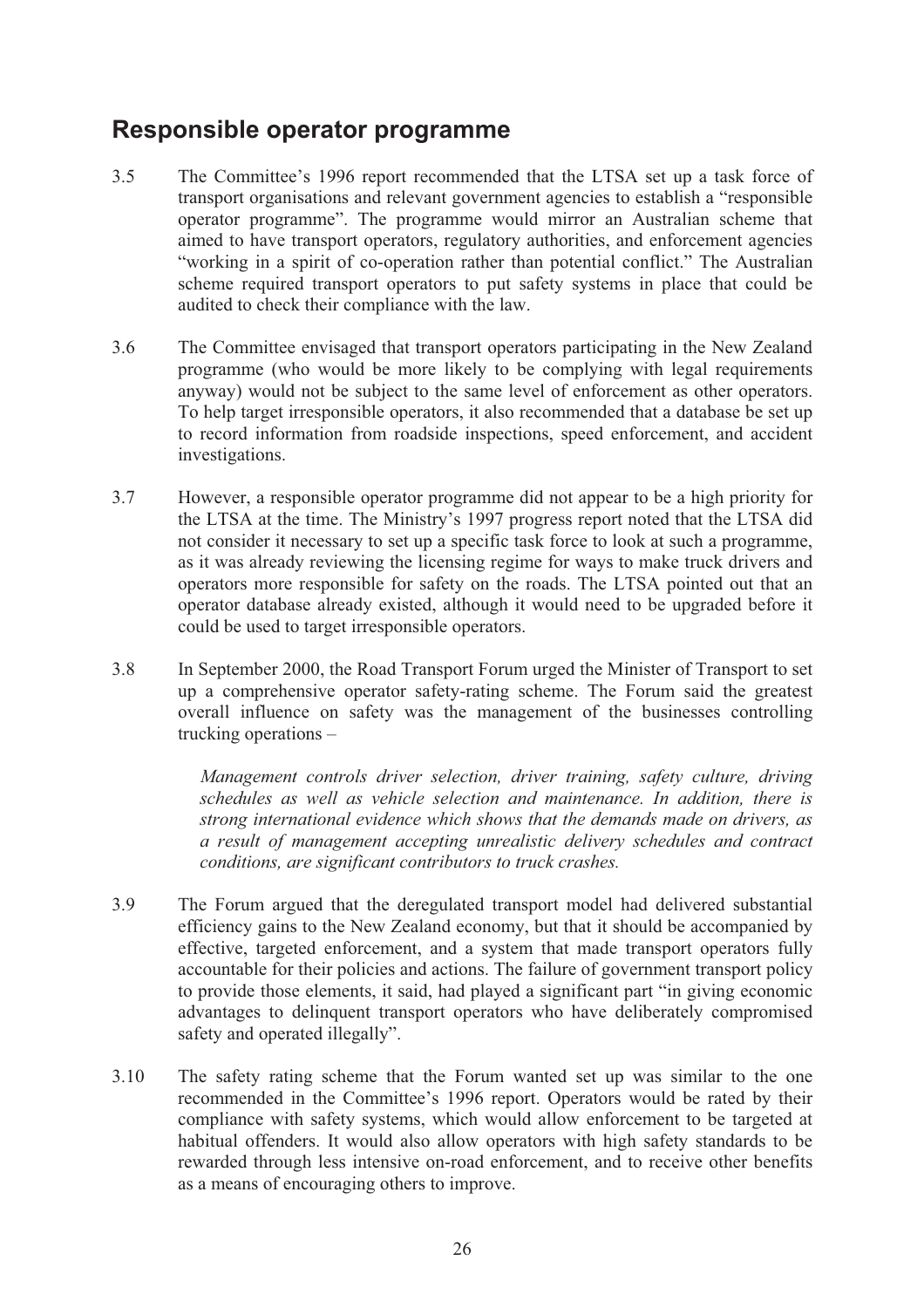- 3.11 The LTSA is now devising an operator safety rating scheme (OSRS) that is enforcement-based. It will use the results of offence notices and Certificate of Fitness inspections from the previous 24 months to identify and target irresponsible operators. However, this is only one aspect of what the Committee envisaged for the responsible operator programme. For example, it wanted procedures put in place that demonstrated that trucking companies were operating safely, and for these procedures to be audited.
- 3.12 The LTSA told us that a similar safety rating scheme now in use in Ontario, Canada, took 10 years to implement, which suggests that it could be several years before the new scheme is in force in this country. Had the LTSA given this project higher priority in 1997, it is likely that a responsible operator programme, or something similar, would have been at an advanced stage now.

### **Improving truck braking**

- 3.13 The Committee recommended that urgent attention be given to improving the braking of all heavy vehicles. As a first step, it called for a review to identify any deficiencies in the Brake Code. The code is a set of standards developed by the LTSA and the trucking industry to improve the standard of braking for fully-laden heavy vehicle combinations (it is mandatory for all heavy vehicle combinations over 39 tonnes).
- 3.14 The Committee also recommended that urgent attention be given to the braking of all trucks. As a first step, roadworthiness checks needed to be improved and new braking technologies reviewed.
- 3.15 An LTSA brake survey in 1998 found that about half of the 1064 trucks and trailers tested had defective brake systems and did not comply with braking requirements. The survey also found that trailers were 3 times more likely to be ordered off the road for defective brakes than trucks. The LTSA followed up with a "road show" to raise industry awareness that basic maintenance – for example, adjusting slack adjusters and draining water from air tanks – could dramatically improve braking performance.
- 3.16 In April 2003, a smaller LTSA survey of heavy vehicle brakes found that 65% of heavy vehicles failed the minimum brake performance requirement. The survey also found that 87% of semi-trailers and 79% of fully-laden trailers failed the roadside roller brake test.
- 3.17 In June 2004, the LTSA released a draft of the Heavy Vehicle Brake Rule, which aims to reduce the number of truck crashes caused by brake defects by improving testing procedures and requiring the use of advanced technology. The new rule contains a number of important provisions, including:
	- Certificate of Fitness inspections to test the brakes of heavy vehicles that are laden or carrying a simulated load. At present, these brakes are tested when the vehicles are unladen.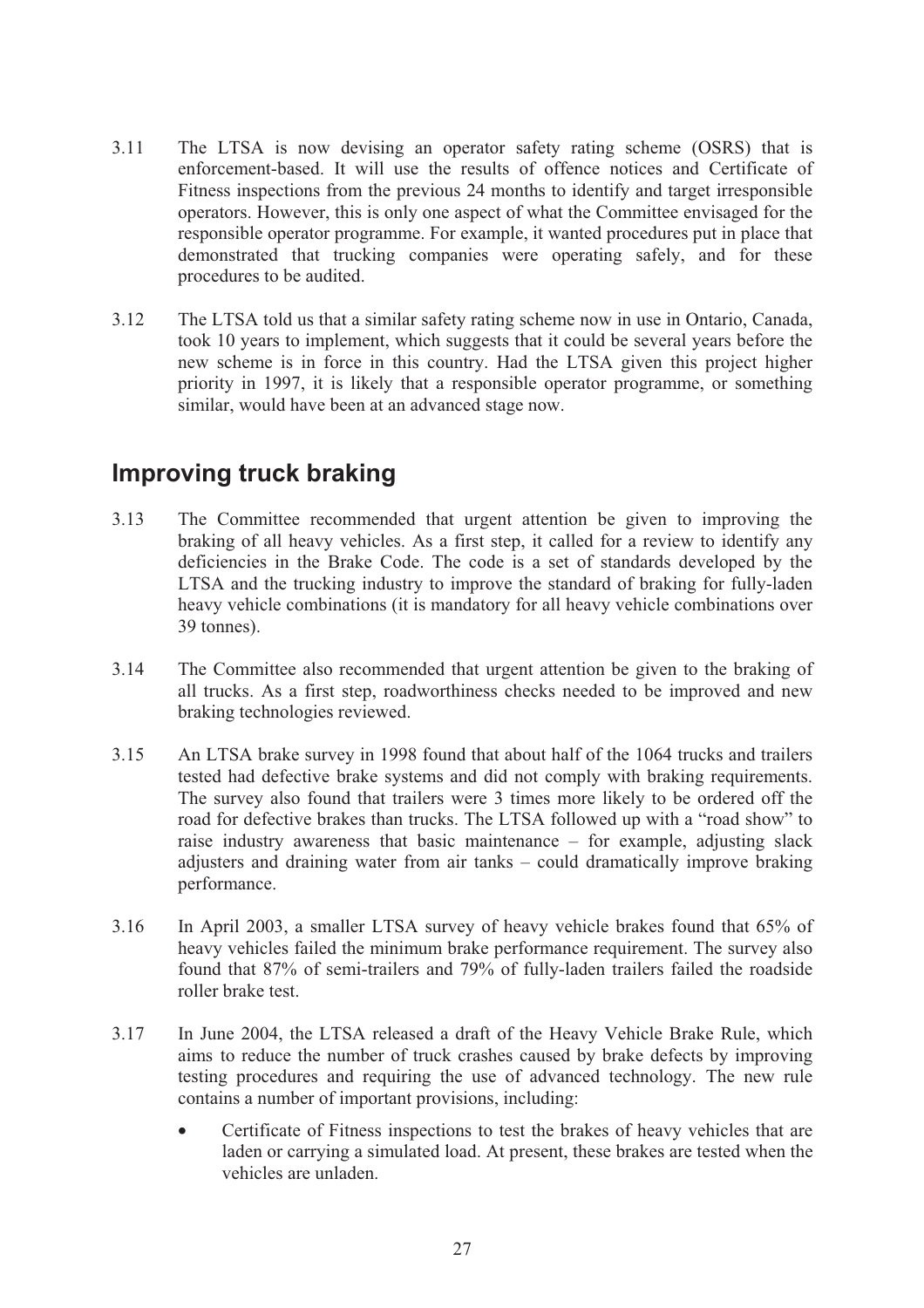- Updated, more specific performance requirements for the brakes of all heavy vehicles first registered or modified in New Zealand after 1 May 2006 that are used in combination (for example, a truck towing a trailer). To meet the requirement, such truck-trailer combinations are likely to have to be fitted with load-sensing valves or anti-lock braking systems.<sup>9</sup>
- 3.18 The LTSA plans to carry out a national heavy vehicle brake survey as part of its 2004-05 work programme. This will give a more complete picture of the standard of heavy vehicle brakes throughout the country. It should also allow identification of parts of the country with greater compliance problems.
- 3.19 The Police have now prepared a business case to employ 5 more vehicle safety officers based in Auckland, Hamilton, Wellington, and Christchurch. These officers will have enforcement powers, and 4 will be equipped with roller brake testing equipment to allow for random and targeted roadside testing. The equipment will be on a trailer, towed by a van, which will allow the officers to conduct accurate brake tests at any location.

## **Our findings**

- 3.20 LTSA surveys indicate that the standard of heavy vehicle brakes throughout the country is poor. This was known at the time of the 1996 inquiry, and it appears that little has changed since then, despite the Committee's recommendation that improving truck brakes should be given urgency.
- 3.21 Making improvements to truck braking requires an integrated approach which includes improvements to Certificate of Fitness brake testing, the proposed Brake Rule, and use of the LTSA "Categorisation of Defects" guideline. It is also the Police view (a view we agree with) that significant enforcement action is now required. Their case for more vehicle safety officers and braketest equipment makes sense, but needs to be considered as part of an integrated package of measures. Brake testing must be credible if it is to be effective, particularly as overseas studies have highlighted the errors that can occur if brake-testing equipment is used incorrectly.

### **Fatigue management**

3.22 The Committee made several recommendations about how to reduce truck driver fatigue. Specifically, it recommended simplifying the laws relating to the number of hours that truck drivers can work, and that the LTSA consider allowing onboard computers as a substitute for logbooks. The LTSA has now approved 2 types of electronic logbook for truck driver use, but the uptake of such systems has so far been limited.

<sup>9</sup> Load-sensing valves automatically apportion the braking effort of heavy vehicles according to the mass of the load being carried by each axle set. Anti-lock braking systems reduce the brake force on a wheel if it starts to lock up, so that directional control is maintained.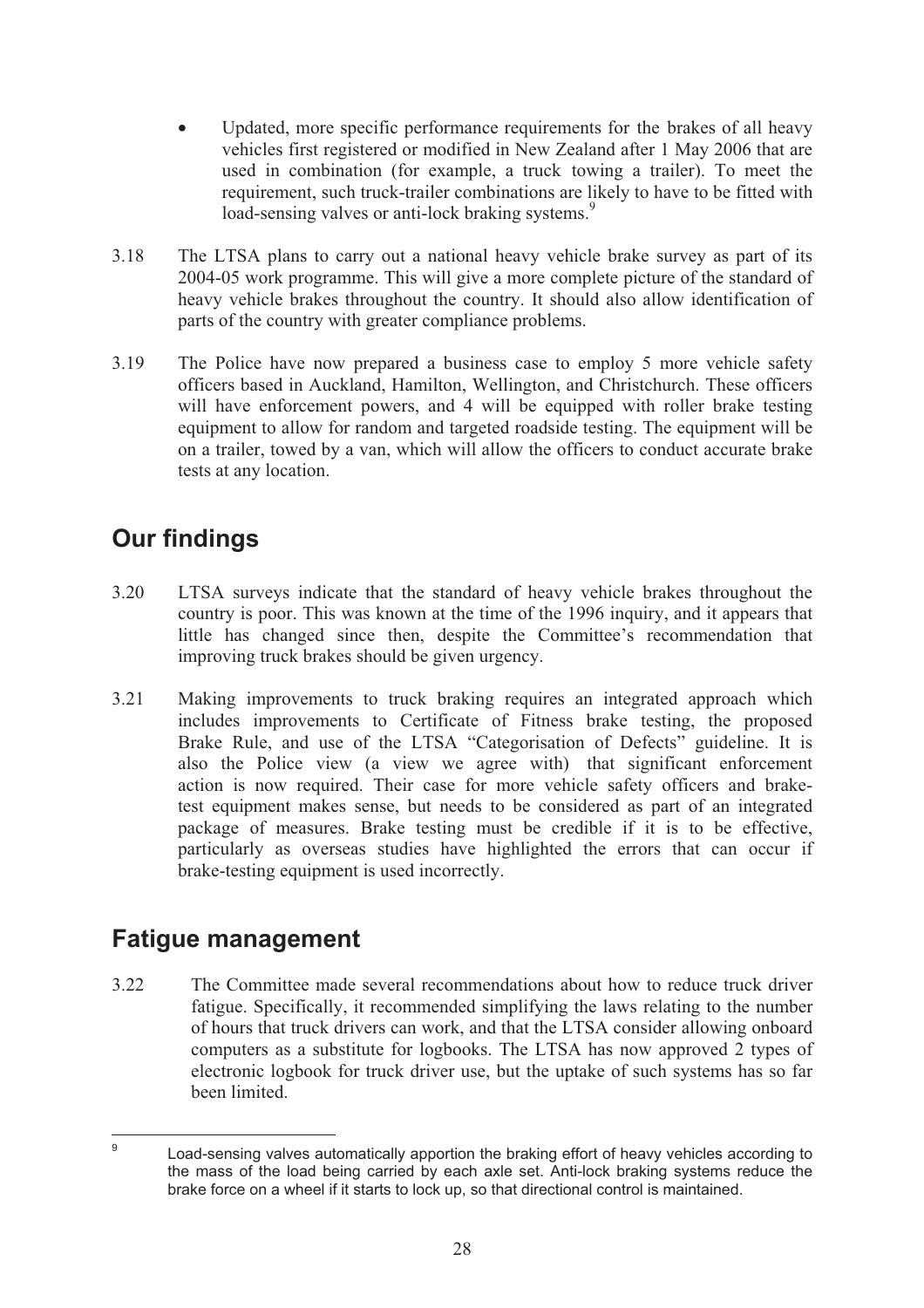- 3.23 The Land Transport Amendment Bill, introduced in June 2004, aims to simplify the driving hours and logbook system, introduces a simpler definition of work time, and makes a number of changes to the penalties for breaches of the logbook rules and other record-keeping offences. The Bill also introduces a new "chain of responsibility offence" to ensure that employers and other industry participants are held accountable if they knowingly allow or cause breaches of the driving-hour rules.
- 3. 24 Specific research has also been done on truck driver fatigue. In 2003, a study by the Sleep/Wake Research Centre of Massey University (funded by the Road Safety Trust)<sup>10</sup> piloted a new method for investigating the role of fatigue in truck crashes. The study estimated that fatigue was involved in up to 17.6% of all truck crashes on New Zealand roads. The study also found that truck crash reports could be underestimating the role of driver fatigue by a factor of between 1.7 and 3.5, which means that between 41% and 71% of fatigue-related truck crashes are not identified as such.
- 3.25 The report of the Sleep/Wake Research Centre recommended that 4 questions be added to the CVIU crash report form<sup>11</sup> to improve fatigue assessment in all crashes, and the CVIU has done so. Researchers from the Centre have also visited CVIU staff to provide additional fatigue-related training.

<sup>&</sup>lt;sup>10</sup> The Road Safety Trust is a Crown entity which funds research, community safety initiatives, and training that will improve road safety.<br><sup>11</sup> The CVIU complete this form after attending a truck or bus crash.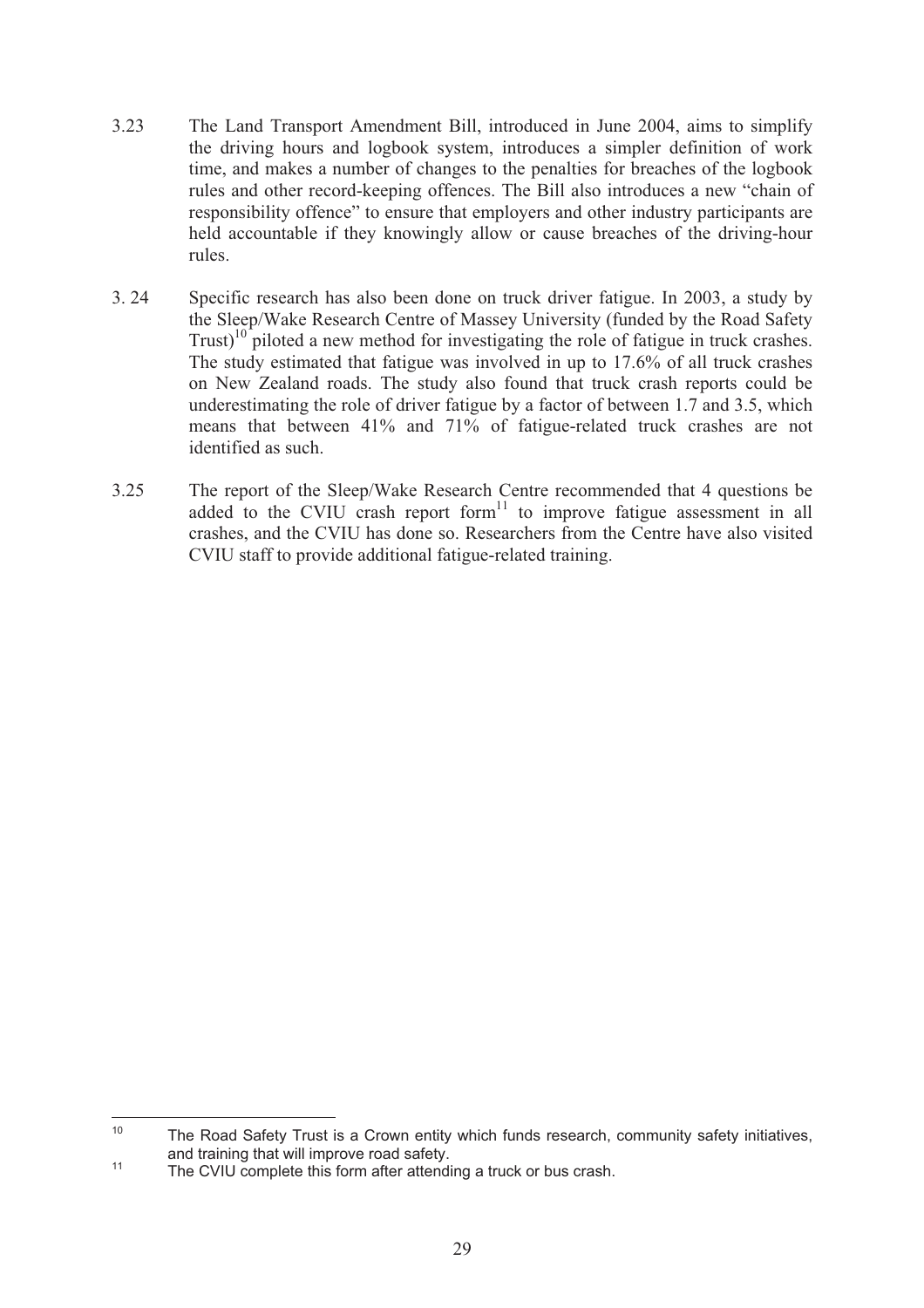# **Part 4 – Trends in fatal truck crashes**

- 4.1 The Police have been given additional resources to put the Committee's recommendations into action, and have restructured their operations to provide more effective enforcement. Safety agencies have taken other initiatives to improve truck safety. So, has the number of fatal truck crashes fallen since 1996?
- 4.2 Figure 11 shows that fatal truck crashes per 100 million kilometres travelled dropped significantly in 1996, rose again in 1997 and 1999, and has declined since then. Overall, there appears to be a significant downward trend since 1990.





*Source: LTSA* 

4.3 Figure 12 on the opposite page shows that the number of fatal truck crashes has fallen since 1985, but not as sharply as the number of fatal car or van crashes. A report prepared for the LTSA in 2003 noted that truck crashes in New Zealand accounted for about 20% of all road fatalities and 7.5% of all injuries. Truck travel was then increasing at about 6% annually, compared with 3% for other vehicles. According to the authors, this made the task of reducing truck crash fatalities "even more difficult."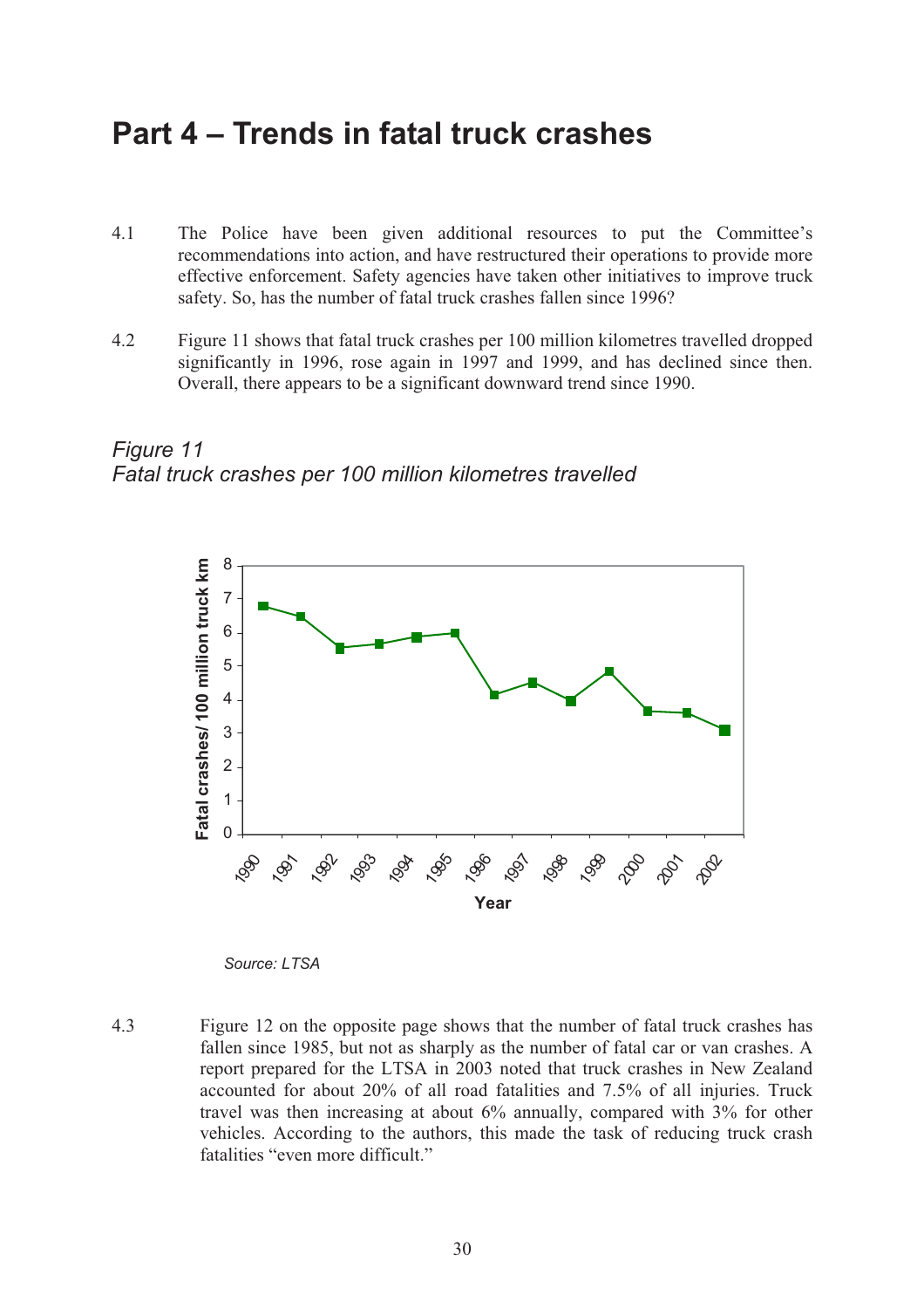*Figure 12 Fatal motor vehicle crashes since 1985* 



*Source: LTSA* 

### **Our findings**

4.4 The data shows a reduction in fatal truck crashes since 1985, which can probably be attributed to the greater emphasis that safety agencies and the road transport industry are putting on truck safety. However, truck travel is increasing at a faster rate than travel by other vehicles. These facts suggest that continued attention must be given to ways of reducing truck crashes.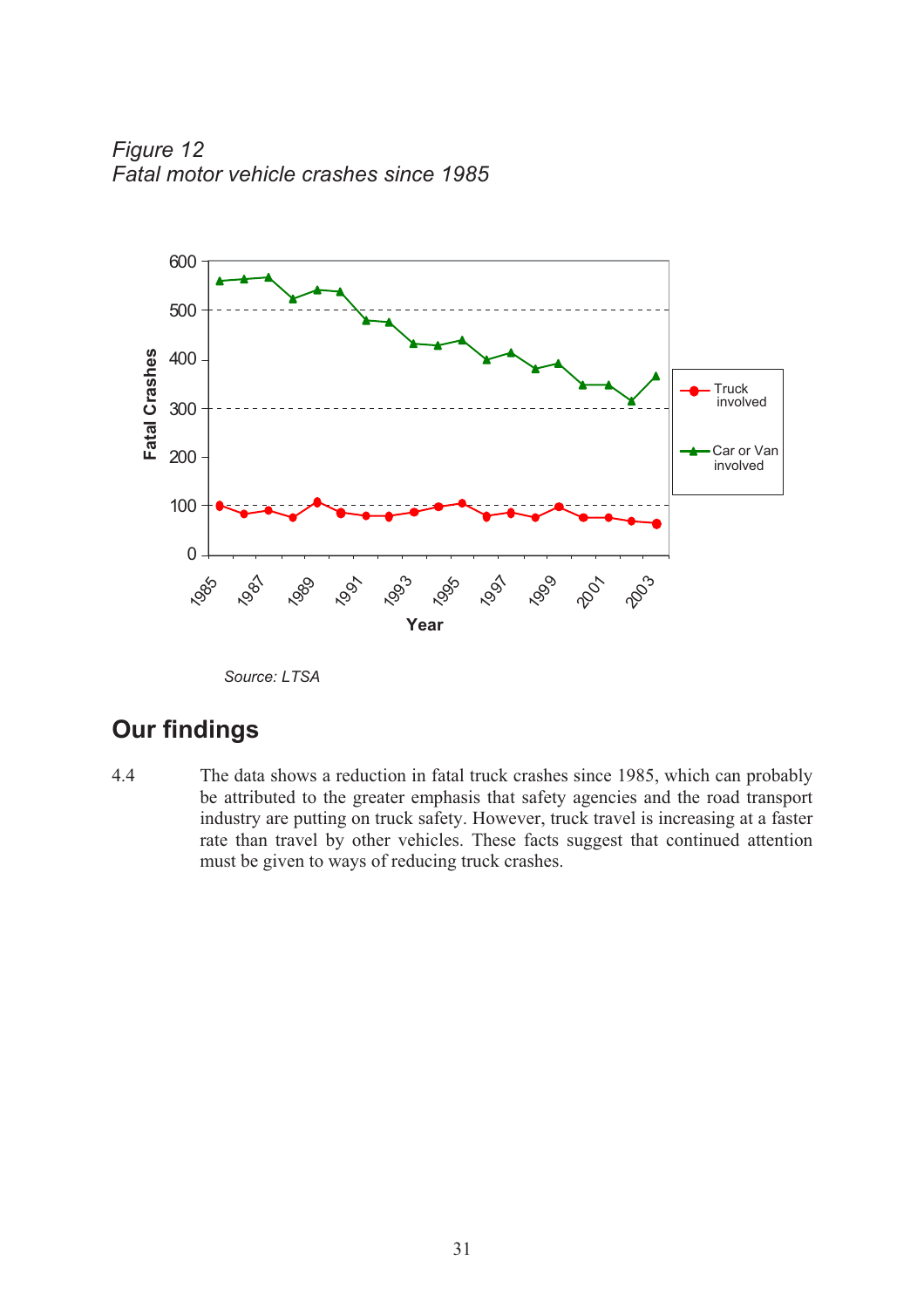# **Appendix – Types of heavy motor vehicles**

*Rigid truck* 



*Rigid trucks account for about 58% of the total distance travelled by all heavy vehicles. These vehicles have always had a speed limit of 90km/h.* 

*Truck-trailer* 



*Truck-trailers account for about 21% of the total distance travelled by all heavy vehicles. Before May 2004, these vehicles had a speed limit of 80km/h. It is now 90km/h.*